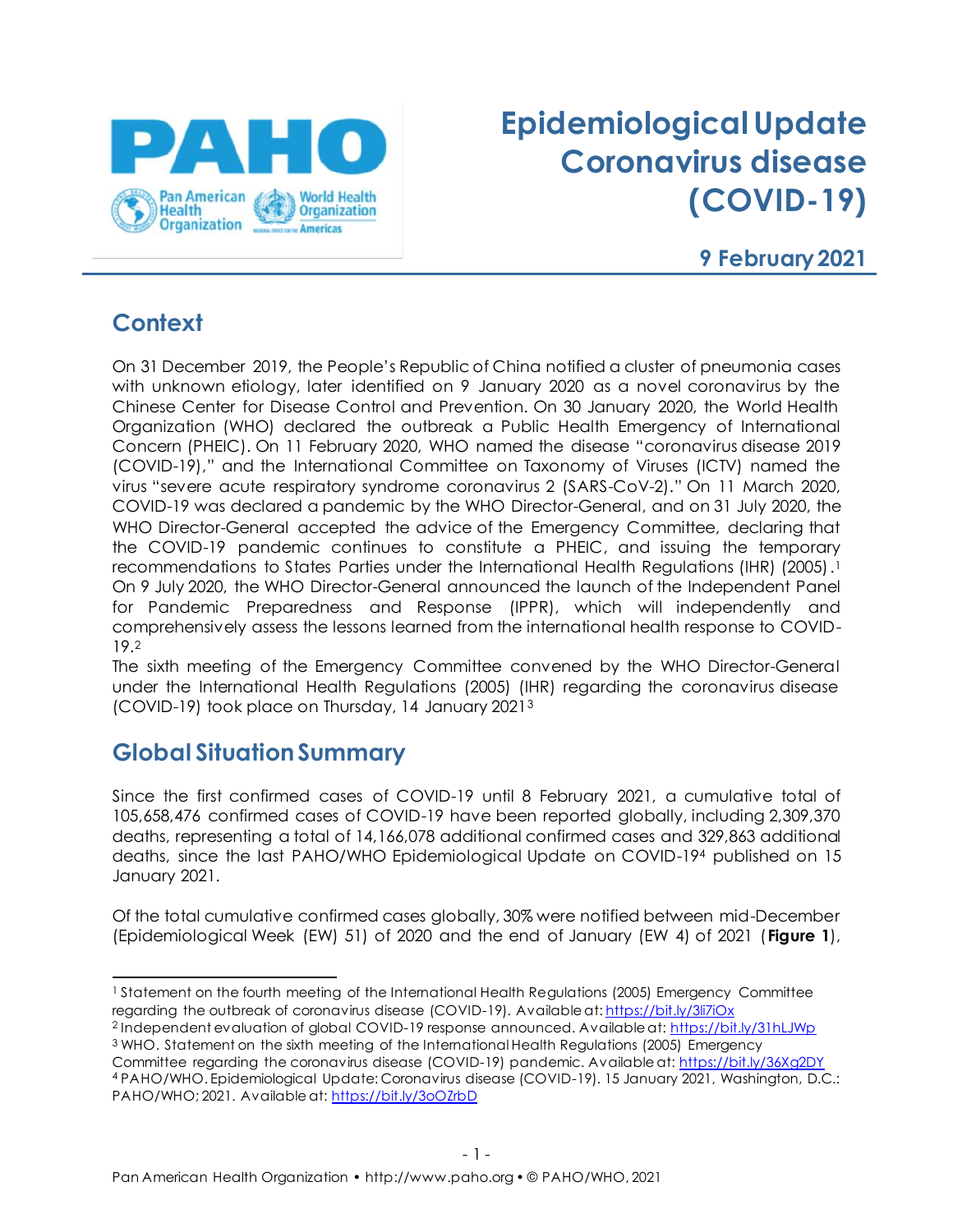while 30% of the deaths were reported between the beginning of December (EW 50) of 2020 and the end of January (EW 4) of 2021 (**Figure 2**).

From the notification of the first cases of COVID-19 until February 8, the WHO regions of the Americas and Europe represent 79% of all cases and 81% of total deaths. (**Figure 3**).

**Figure 1.** Distribution of COVID-19 cumulative confirmed cases by WHO Region January 2020 to January 2021.



WHO Regional Offices: AMRO: Americas Regional Office; SEARO: South East Asia Regional Office; EURO: European Regional Office; EMRO: Eastern Mediterranean Regional Office; AFRO: Africa Regional Office; WPRO: Western Pacific Regional Office

**Source:** WHO Coronavirus Disease (COVID-19) Dashboard. Data as of 8 February 2021. Available at: [https://covid19.who.int.](https://covid19.who.int/) Accessed 8 February 2021.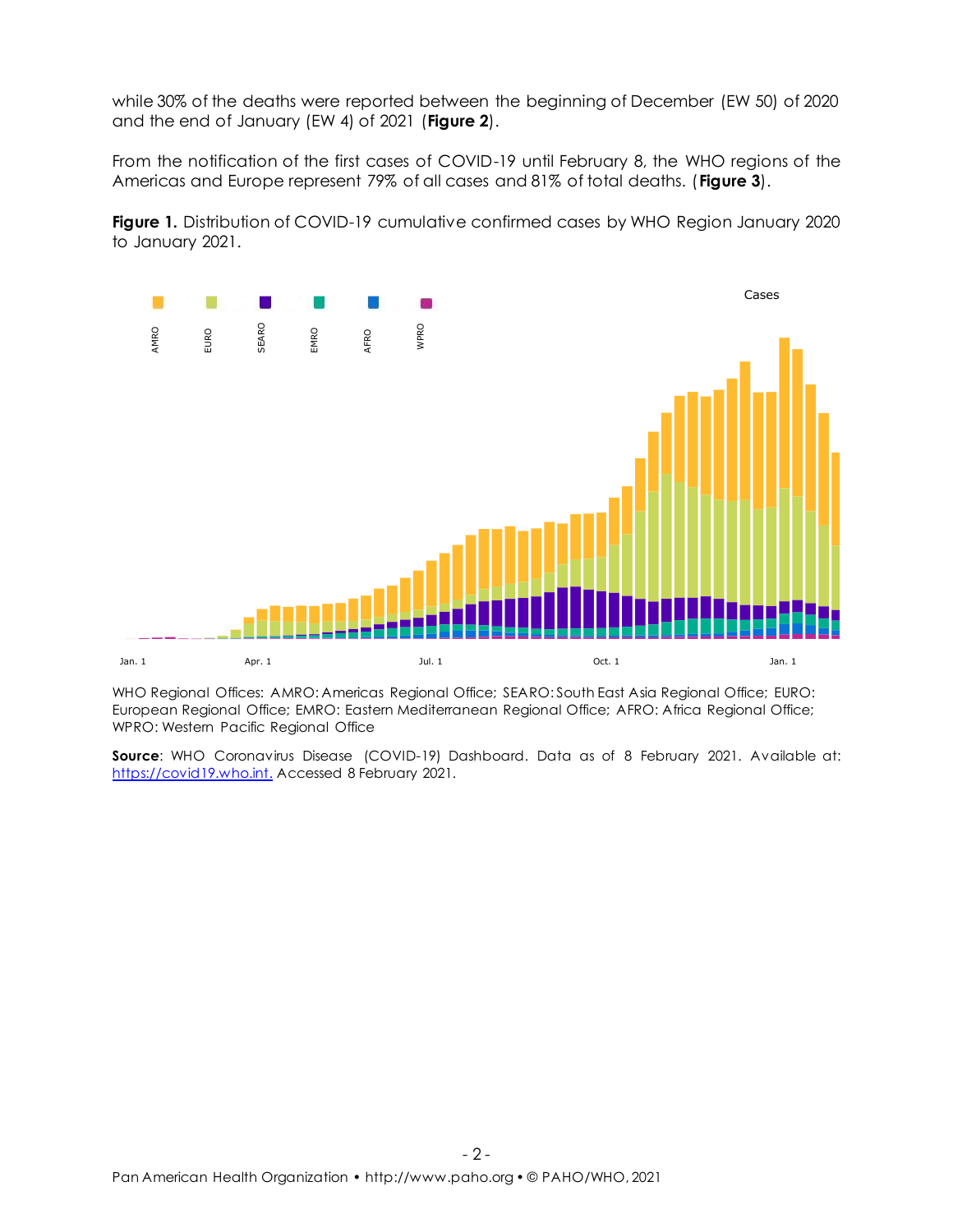Figure 2. Distribution of COVID-19 cumulative confirmed deaths by WHO Region January 2020 to January 2021.



WHO Regional Offices: AMRO: Americas Regional Office; SEARO: South East Asia Regional Office; EURO: European Regional Office; EMRO: Eastern Mediterranean Regional Office; AFRO: Africa Regional Office; WPRO: Western Pacific Regional Office

**Source**: WHO Coronavirus Disease (COVID-19) Dashboard. Data as of 8 February 2021. Available at: [https://covid19.who.int.](https://covid19.who.int/) Accessed 8 February 2021.

**Figure 3.** Distribution of COVID-19 cumulative confirmed cases and deaths by WHO Region. January 2020 to January 2021.



WHO Regional Offices: AMRO: Americas Regional Office; SEARO: South East Asia Regional Office; EURO: European Regional Office; EMRO: Eastern Mediterranean Regional Office; AFRO: Africa Regional Office; WPRO: Western Pacific Regional Office

**Source**: WHO Coronavirus Disease (COVID-19) Dashboard. Data as of 8 February 2021. Available at: [https://covid19.who.int.](https://covid19.who.int/) Accessed 8 February 2021.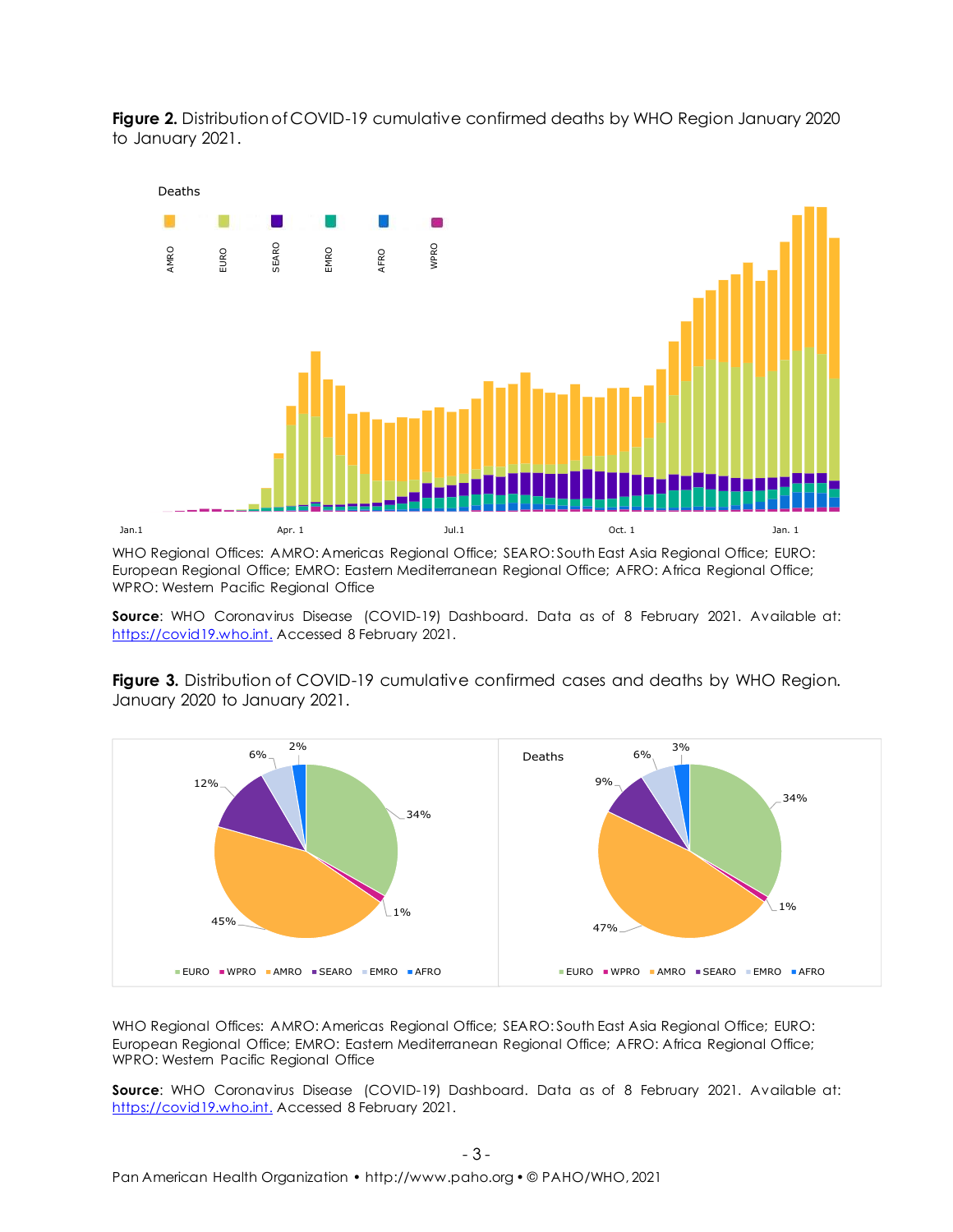### **Situation Summary in the Region of the Americas**

All 56 countries and territories in the Region of the Americas have reported COVID-19 cases and deaths. <sup>5</sup> Since the 15 January 2021 PAHO/WHO Epidemiological Update on COVID-19<sup>4</sup> and as of 8 February 2021, 6,574,308 additional confirmed cases of COVID-19, including 158,356 additional deaths, have been reported in the Region of the Americas, representing a 14% increase in cases and a 14% increase in deaths, figures lower than those observed in the period December 2020-January 2021.

In the subregions of North America<sup>6</sup> and Central America<sup>7</sup>, the highest increase in cases was observed during the last quarter of 2020 (October-December), while in the subregions of South America<sup>8</sup> and the Caribbean and the Atlantic Ocean Islands<sup>9</sup> the largest increase was observed in the third quarter (July-September 2020).

On the other hand, if only the months of December 2020 and January 2021 are considered, there was an increase in the number of cases in all the subregions, the lowest in the North American subregion, with 0.5% and the highest in the Caribbean and the Atlantic Ocean Islands (29.5%). In the other subregions, the increases between those two months were 26.2% in South America and 6.2% in Central America.

When observing the trends in the last 7 days, the number of confirmed cases increased by more than 60% with a range between 62% and 1,433% in 6 countries and territories (Aruba, Cayman Islands, Falkland Islands (the) [Malvinas], Jamaica, Saint Barthelemy, and Saint Vincent and the Grenadines) in the subregion of the Caribbean and the Atlantic Ocean Islands. Related to deaths, there was an increase in confirmed deaths only in 3 countries: Cuba, Dominican Republic, and Suriname with 26%, 8%, and 40% respectively, and in most countries and territories of this subregion, there was a decrease in the number of confirmed cases, a situation that must be observed with caution (**Table 1**).

<sup>5</sup> Updated information on COVID-19, including situation reports, weekly press briefings, and the COVID-19 information system for the Region of the Americas is available at[: https://bit.ly/3kvigPD.](https://bit.ly/3kvigPD)

<sup>6</sup> Canada, Mexico, and United States of America.

<sup>7</sup> Belize, Costa Rica, El Salvador, Guatemala, Honduras, Nicaragua, and Panama.

<sup>8</sup> Argentina, Bolivia, Brazil, Chile, Colombia, Ecuador, Paraguay, Peru, Uruguay, and Venezuela.

<sup>9</sup> Anguilla, Antigua and Barbuda, Aruba, Bahamas, Barbados, Bermuda, Bonaire, British Virgin Islands, Cayman Islands, Cuba, Curacao, Dominica, Dominican Republic, Falkland Islands, Grenada, Guadeloupe, French Guiana, Guyana, Haiti, Jamaica, Martinique, Montserrat, Puerto Rico, Saba, Saint Barthelemy, Saint Kitts and Nevis, Sint Eustatius, Saint Lucia, Saint Martin, Saint Pierre and Miquelon, Sint Marteen, Saint Vincent and the Grenadines, Suriname, Trinidad and Tobago, Turks and Caicos and the United States Virgin Islands.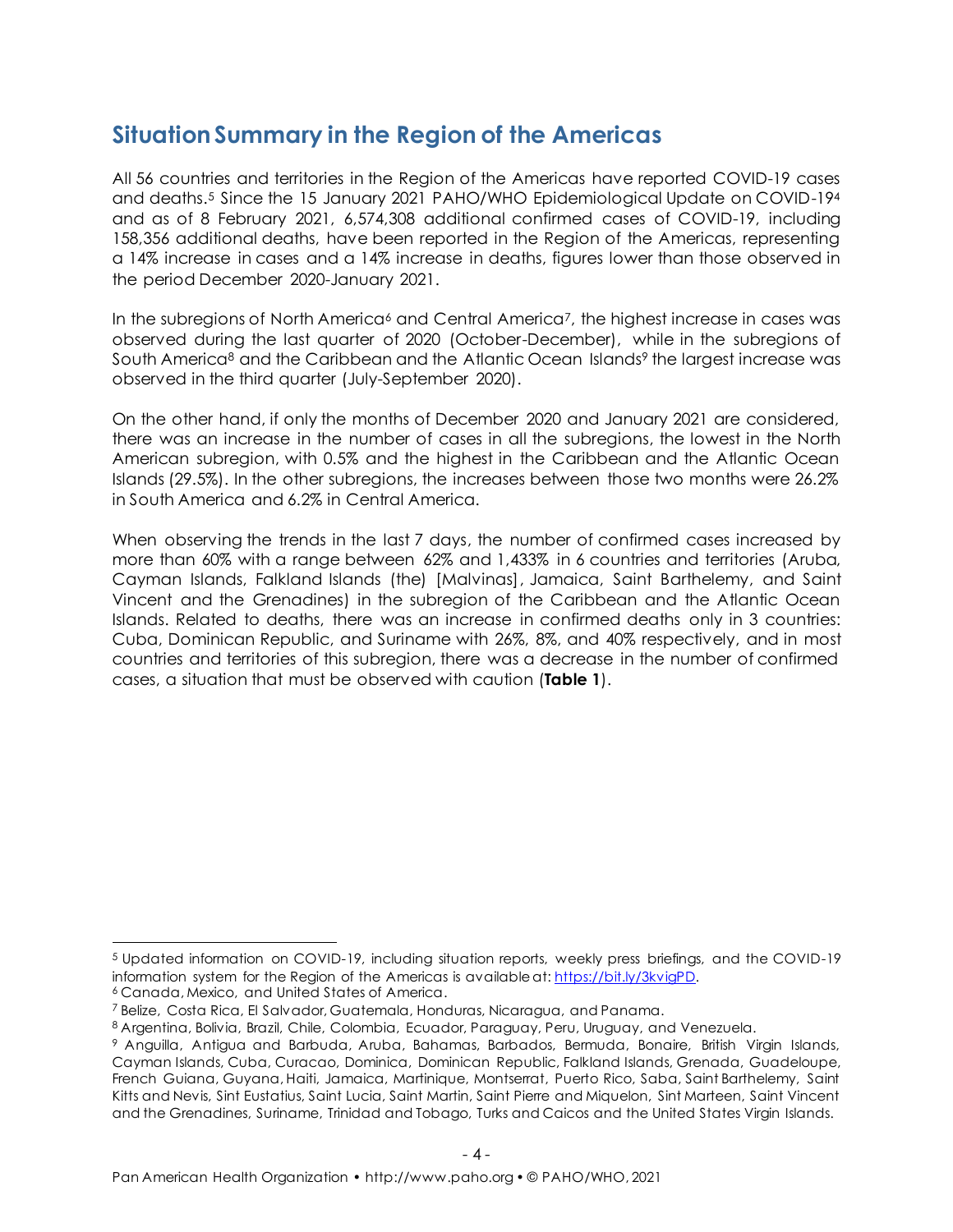**Table 1.** Observed trend of cases and deaths accumulated by COVID-19 in countries and territories of the Caribbean and the Atlantic Ocean Islands in the last 7 days, until February 8, 2021.

|                                   |                                      | Cases                  |                  |                           | <b>Deaths</b>          |                  |                  |                          |
|-----------------------------------|--------------------------------------|------------------------|------------------|---------------------------|------------------------|------------------|------------------|--------------------------|
| <b>Country/Territory</b>          | 7 Dav MA*<br><b>Trend</b>            | <b>Cummulativ</b><br>e | 7day %<br>change | 7 Day MA*<br><b>Trend</b> | <b>Cummulativ</b><br>e | 7day %<br>change | <b>Recovered</b> | <b>Transmission Type</b> |
| Anguilla                          | Лĸ.<br>$\mathbf{A}$                  | 17                     | $-100%$          |                           |                        |                  | 12               | Sporadic cases           |
| Antiqua and Barbuda               |                                      | 316                    | 148%             | ست                        | $\overline{7}$         | $-100%$          | 189              | Sporadic cases           |
| Aruba                             | $\wedge$                             | 7,223                  | 6%               | المديهاهم                 | 62                     | 0%               | 6,834            | Community transmission   |
| Bahamas (the)                     |                                      | 8,289                  | 11%              | maria                     | 176                    | $-100%$          | 6,837            | Clusters of cases        |
| Barbados                          |                                      | 1,709                  | 4%               |                           | 18                     | 0%               | 1,400            | Community transmission   |
| Bermuda                           |                                      | 692                    | $-80%$           |                           | 12                     | 0%               | 670              | Sporadic cases           |
| Bonaire                           | A. A                                 | 368                    | $-83%$           | m                         | 3                      | 0%               | 360              | Community transmission   |
| Cayman Islands                    | Жħ.<br>with                          | 405                    | 114%             |                           | $\overline{2}$         | 0%               | 368              | Sporadic cases           |
| Cuba                              |                                      | 33,484                 | 2%               | $\wedge \_$               | 240                    | 26%              | 27,594           | Community transmission   |
| Curacao                           |                                      | 4,613                  | $-24%$           | M                         | 21                     | $-100%$          | 4.535            | Community transmission   |
| Dominica                          | وتدمكرونه<br>$\mathbf{A}_\mathrm{c}$ | 121                    | 0%               |                           |                        |                  | 110              | Sporadic cases           |
| Dominican Republic (the)          |                                      | 224,119                | $-9%$            |                           | 2.843                  | 8%               | 168.627          | Community transmission   |
| Falkland Islands (the) [Malvinas] | ÷.<br>Al                             | 48                     | 167%             |                           |                        |                  | 29               | Sporadic cases           |
| French Guiana                     |                                      | 16,296                 | $-63%$           |                           | 79                     | 0%               | 9.995            | Community transmission   |
| Grenada                           | λ.                                   | 148                    | 0%               |                           | $\mathbf{1}$           | 0%               | 146              | Sporadic cases           |
| Guadeloupe                        | Ж                                    | 9,302                  | 46%              | 大                         | 159                    | 0%               | 2,242            | Community transmission   |
| Guyana                            | وبديده                               | 7,982                  | $-1%$            | ورساداتهما                | 180                    | 0%               | 6,966            | Clusters of cases        |
| Haiti                             |                                      | 11,908                 | 5%               | лÂх.                      | 246                    | $-50%$           | 9,177            | Community transmission   |
| <b>Jamaica</b>                    |                                      | 17,298                 | 98%              | Maria                     | 358                    | $-57%$           | 12,318           | Community transmission   |
| Martinique                        | A.                                   | 6,521                  | 10%              | and C <sup>old</sup> man  | 45                     | $-100%$          | 98               | Community transmission   |
| Montserrat                        |                                      | 17                     | 0%               |                           | $\mathbf{1}$           | 0%               | 11               | Sporadic cases           |
| Puerto Rico                       |                                      | 96,161                 | $-27%$           | al An <sup>ton</sup>      | 1,888                  | $-10%$           | 84,983           | Community transmission   |
| Saba                              | 1.                                   | 6                      | 0%               |                           |                        |                  | 6                | Sporadic cases           |
| Saint Barthelemy                  |                                      | 425                    | 1433%            |                           |                        |                  | 94               | Sporadic cases           |
| Saint Kitts and Nevis             | <b>the</b>                           | 40                     | $-33%$           |                           |                        |                  | 38               | Sporadic cases           |
| Saint Lucia                       |                                      | 2,027                  | 17%              | المد                      | 19                     | 0%               | 917              | Community transmission   |
| Saint Martin                      | الخابيليين                           | 1,377                  | $-10%$           | الأنمان<br>Λ×.            | 12                     | 0%               | 598              | Community transmission   |
| Saint Pierre and Miguelon         | a de la                              | 24                     | $-100%$          |                           |                        |                  | 23               | Clusters of cases        |
| Saint Vincent and the Grenadines  | A                                    | 1,283                  | 62%              |                           | $\overline{4}$         | 0%               | 415              | Community transmission   |
| <b>Sint Eustatius</b>             | o Ali                                | 20                     | 0%               |                           |                        |                  | 20               | Sporadic cases           |
| Sint Maarten                      | treas                                | 1,936                  | $-35%$           | للمعد                     | 27                     | 0%               | 1,783            | Community transmission   |
| Suriname                          | ∧                                    | 8,671                  | $-39%$           | $\mathcal{A}_{n-k}$       | 161                    | 40%              | 8.020            | Community transmission   |
| Trinidad and Tobago               |                                      | 7,616                  | $-43%$           | Anna                      | 135                    | 0%               | 7,266            | Community transmission   |
| <b>Turks and Caicos</b>           |                                      | 1,695                  | $-12%$           |                           | 9                      | $-100%$          | 1,319            | Clusters of cases        |
| Virgin Islands (UK)               | Λ.<br>жĂ                             | 141                    | $-100%$          |                           | $\mathbf{1}$           | 0%               | 131              | Clusters of Cases        |
| Virgin Islands (US)               | А.<br>سمر                            | 2.466                  | $-44%$           | and in                    | 24                     | 0%               | 2,371            | Community transmission   |
| <b>Total</b>                      |                                      | 474,764                |                  |                           | 6,733                  |                  | 366,502          |                          |

**Source:** Information shared by the International Health Regulations (IHR) National Focal Points (NFPs) or published on the websites of the Ministries of Health, Health Agencies or similar and reproduced by PAHO/WHO.

# **Epidemiological Highlights**

#### **I. SARS-CoV-2 Variants**

The appearance of mutations is a natural and expected event within the evolutionary process of viruses. Since the initial genomic characterization of SARS-CoV-2, this virus has been divided into different genetic groups or clades. In fact, some specific mutations define the viral genetic groups (also called lineages) that are currently circulating globally. Due to several microevolution processes and selection pressures, some additional mutations may appear, generating differences within each genetic group (called variants). It is worth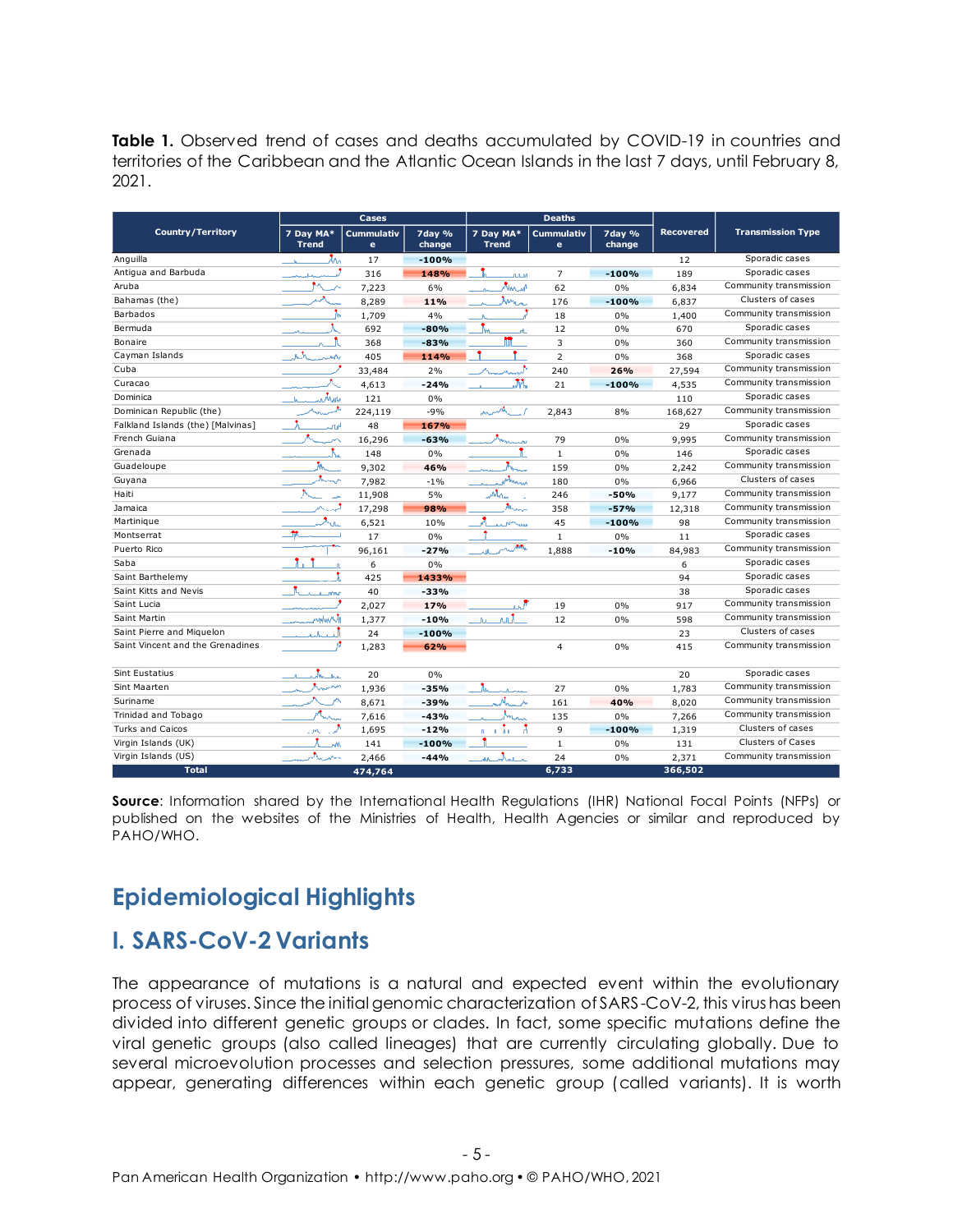mentioning that the names of the clade, lineage, variant, etc., are arbitrary and do not correspond to an official taxonomic hierarchy.

Since the initial identification of SARS-CoV-2, as of 9 February, more than 501,000 complete genomic sequences have been shared globally through publicly accessible databases.

As of 8 February 2021, 37countries and territories in the Americas have published 113,050 SARS-CoV-2 genomes on the GISAID platform, collected between February 2020 and February 2021. The countries and territories that have contributed are: Antigua and Barbuda, Argentina, Aruba, Belize, Bermuda, Bolivia, Brazil, Canada, Chile, Colombia, Costa Rica, Cuba, Curaçao, Ecuador, El Salvador, United States of America, Guadeloupe, Guatemala, French Guyana, Jamaica, Mexico, Panama, Peru , Puerto Rico, Dominican Republic, Saint Barthelemy, Saint Eustatius, Saint Kitts and Nevis, Saint Lucia, Saint Martin, Saint Vincent and the Grenadines, Suriname, Trinidad and Tobago, Uruguay and Venezuela.

The ability to monitor viral evolution in near real time has a direct impact on the public health response to the COVID-19 pandemic.

There is a growing understanding of how genomic sequencing data (GSD) helps improve public health action, which is why expanding sequencing capacity in the Region is urged. Currently, sequencing capacity and data are not evenly distributed worldwide, with a skewed representation of the SARS-CoV-2 GSD from high-income countries. This bias must be considered when evaluating the presence or absence of a particular variant in a place and its relative frequency.

Globally and from a public health point of view, the following three variants of SARS -CoV-2 have generated concern: variant VOC 202012/01, lineage B.1.1.7, variant 501.V2, lineage B.1.351, and variant P.1, lineage B.1.1.28. The evaluation of available evidence regarding transmissibility, severity, antibody neutralization capacities, and potential impacts on vaccines is ongoing. In addition, the detection of other mutations with potential impact on public health is evaluated and monitored.

#### **VOC 202012/01 variant, lineage B.1.1.7**

On 14 December 2020, the United Kingdom authorities notified WHO of a variant named by the U.K. as SARS-CoV-2 VOC 202012/01. This variant contains 23 nucleotide substitutions and is not phylogenetically related to the SARS-CoV-2 virus circulating predominantly in the U.K. at the time it was detected. It is unknown how and where it originated.

As of 2 February 2021, 80 countries and territories in all six WHO Regions have reported either imported cases or community transmission of VOC 202012/01<sup>10</sup>. As of 8 February, 17 countries and territories within the Region of the Americas have reported this variant.

#### **501.V2 variant, lineage B.1.351**

On 18 December 2020, South African national authorities announced the detection of a new variant of SARS-CoV-2 that was spreading rapidly in three South African provinces. South Africa has named this variant 501Y.V2, due to a N501Y mutation. While the VOC 202012/01

<sup>&</sup>lt;sup>10</sup> WHO. COVID-19 weekly epidemiological update. Published on 2 February 2021. Available at: <https://bit.ly/3d02iwp>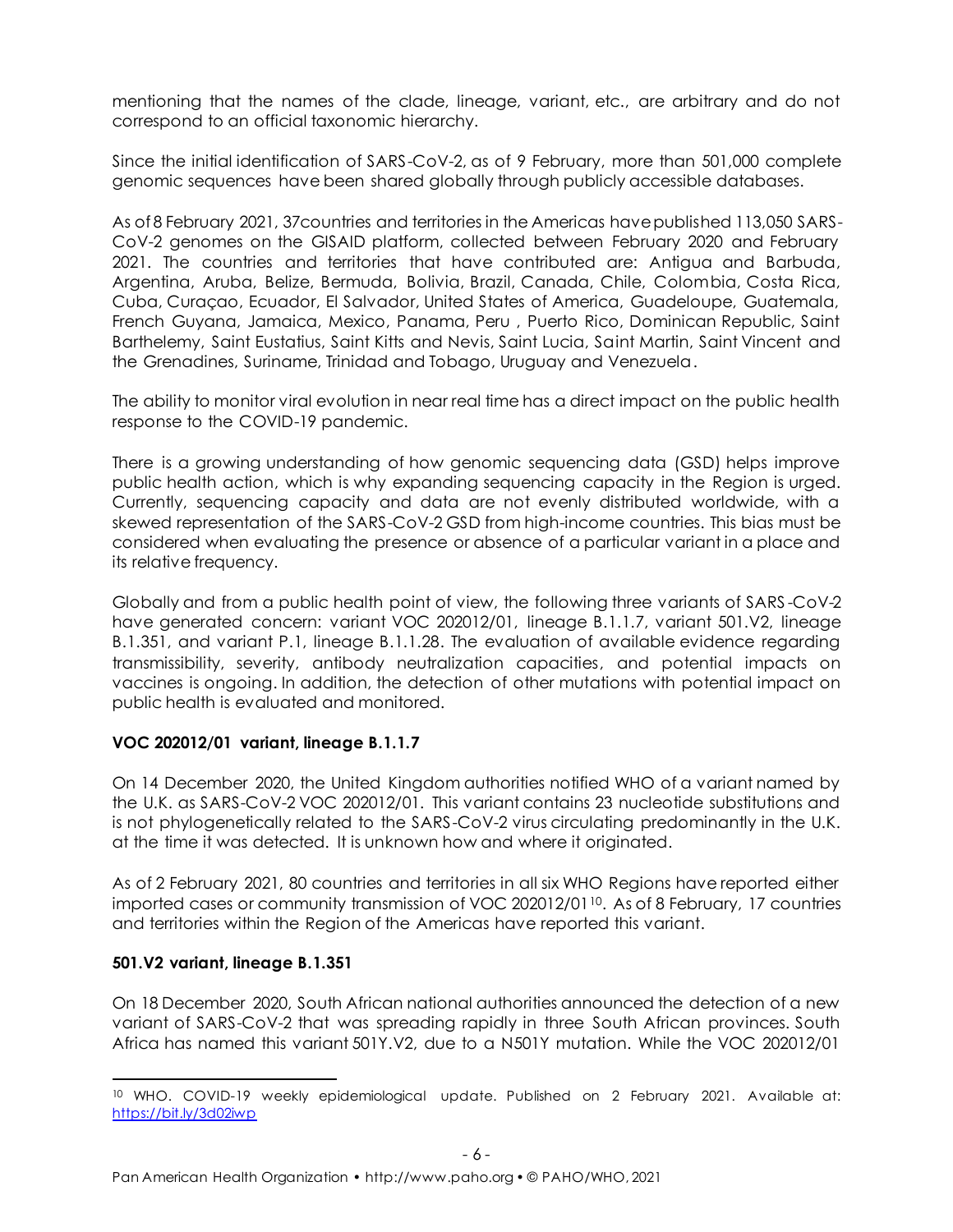variant also has the N501Y mutation, phylogenetic analysis has shown that the 501Y.V2 detected in South Africa is a different variant.

As of 2 February 2021, 41 countries and territories in all six WHO Regions have reported cases of 501Y.V2. <sup>10</sup> As of 8 February, 4 countries within the Region of the Americas have reported this variant.

#### **Variant P.1, lineage B.1.1.28**

On 9 January 2021, Japan notified WHO about a new variant of SARS -CoV-2, B.1.1.28 (initially reported as B.1.1.248), detected in four travelers from Brazil. This variant is not closely related to the SARS-CoV-2 VOC 202012/01 variant or to the 501Y.V2 variant. On 13 January 2021, researchers in Brazil reported that this variant was detected since December 2020 in Manaus, Amazonas State, Brazil.<sup>11</sup>

As of 2 February 2021, 10 countries from four of the six WHO regions have reported cases of variant P.1, lineage B.1.1.2810. As of 8 February, 4 countries within the Region of the Americas have reported this variant.

Regarding the situation in the Americas, as of 8 February 2021, only the United States of America has reported the detection of all three variants in the above-mentioned paragraphs. Argentina and Canada have reported two of these variants and the rest of the countries/territories have reported just one (**Table 2**).

<sup>&</sup>lt;sup>11</sup> Faria N, Morales I, Candido D. Genomic characterization of an emergent SARS -CoV-2 lineage in Manaus: preliminary findings. Available at[: https://bit.ly/3a4n22X](https://bit.ly/3a4n22X)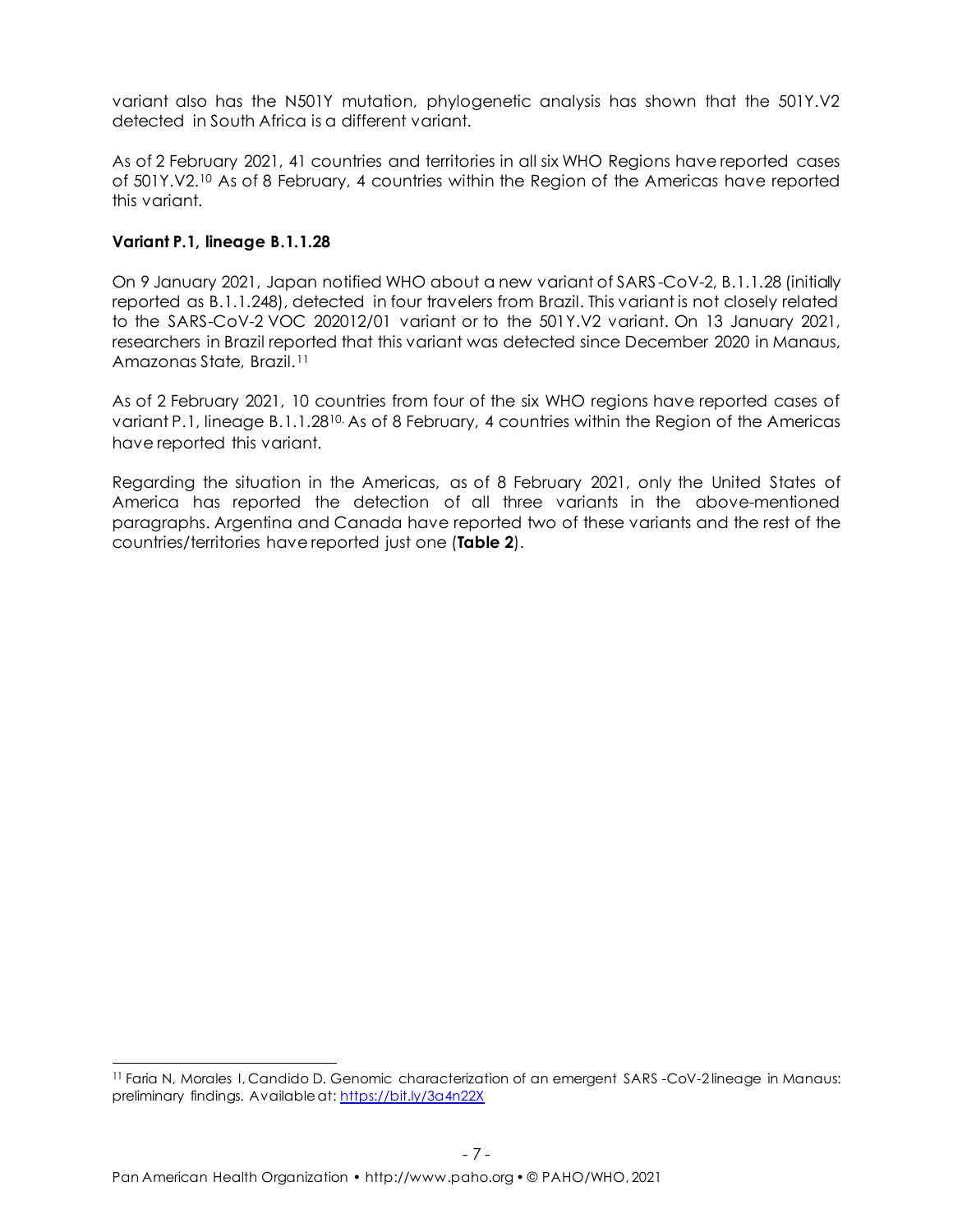**Table 2.** Detection of the SARS-CoV-2 VOC 202012/01 variant, the 501Y.V2 variant, and P.1, lineage B.1.1.28 variant in the Region of the Americas, as of 8 February 2021.

| Country                  | VOC 202012/01 | 501Y.V2   | P.1       |
|--------------------------|---------------|-----------|-----------|
| Argentina                | Yes           | <b>No</b> | Yes       |
| Aruba                    | Yes           | <b>No</b> | <b>No</b> |
| <b>Barbados</b>          | Yes           | <b>No</b> | No        |
| <b>Brazil</b>            | Yes           | No        | Yes       |
| Canada                   | Yes           | Yes       | <b>No</b> |
| Chile                    | Yes           | No        | No        |
| Colombia                 | No            | No        | Yes       |
| Cuba                     | No            | Yes       | No        |
| Curacao                  | Yes           | No        | <b>No</b> |
| Dominican Republic       | Yes           | No        | <b>No</b> |
| Ecuador                  | Yes           | No        | <b>No</b> |
| Jamaica                  | Yes           | No        | No        |
| Martinique               | Yes           | No        | <b>No</b> |
| Mexico                   | Yes           | No        | <b>No</b> |
| Panama                   | <b>No</b>     | Yes       | No        |
| Peru                     | Yes           | No        | Yes       |
| Saint Lucia              | Yes           | <b>No</b> | <b>No</b> |
| Trinidad and Tobago      | Yes           | No        | <b>No</b> |
| United States of America | Yes           | Yes       | Yes       |
| Uruguay                  | Yes           | No        | No        |

**Source**: Information shared by the International Health Regulations (IHR) National Focal Points (NFPs) or published on the websites of the Ministries of Health, Health Agencies or similar and reproduced by PAHO/WHO.

# **II. COVID-19 among older adults (≥ 60 years of age)**

Aging is characterized by a progressive and heterogeneous decrease in the physiological reserve of all organ systems, although these take place at different rates, that will vary among individuals. There is a reduction in function and repair capacity. The increased risk of loss of functional reserve is exacerbated by the higher prevalence of coexisting diseases <sup>12</sup>, conditions that increase as age advances, leading to a greater acquisition of infections, leaving older adults as one of the groups most vulnerable to losing their lives due to COVID-19. This explains the trend, observed in most countries, of people aged over 60 years old presenting age-specific mortality rates much higher than those of 59 years old and below. It

<sup>&</sup>lt;sup>12</sup> Navaratnarajah A, Jackson S. The physiology of ageing. DOI: https://doi.org/10.1016/j.mpmed.2012.10.009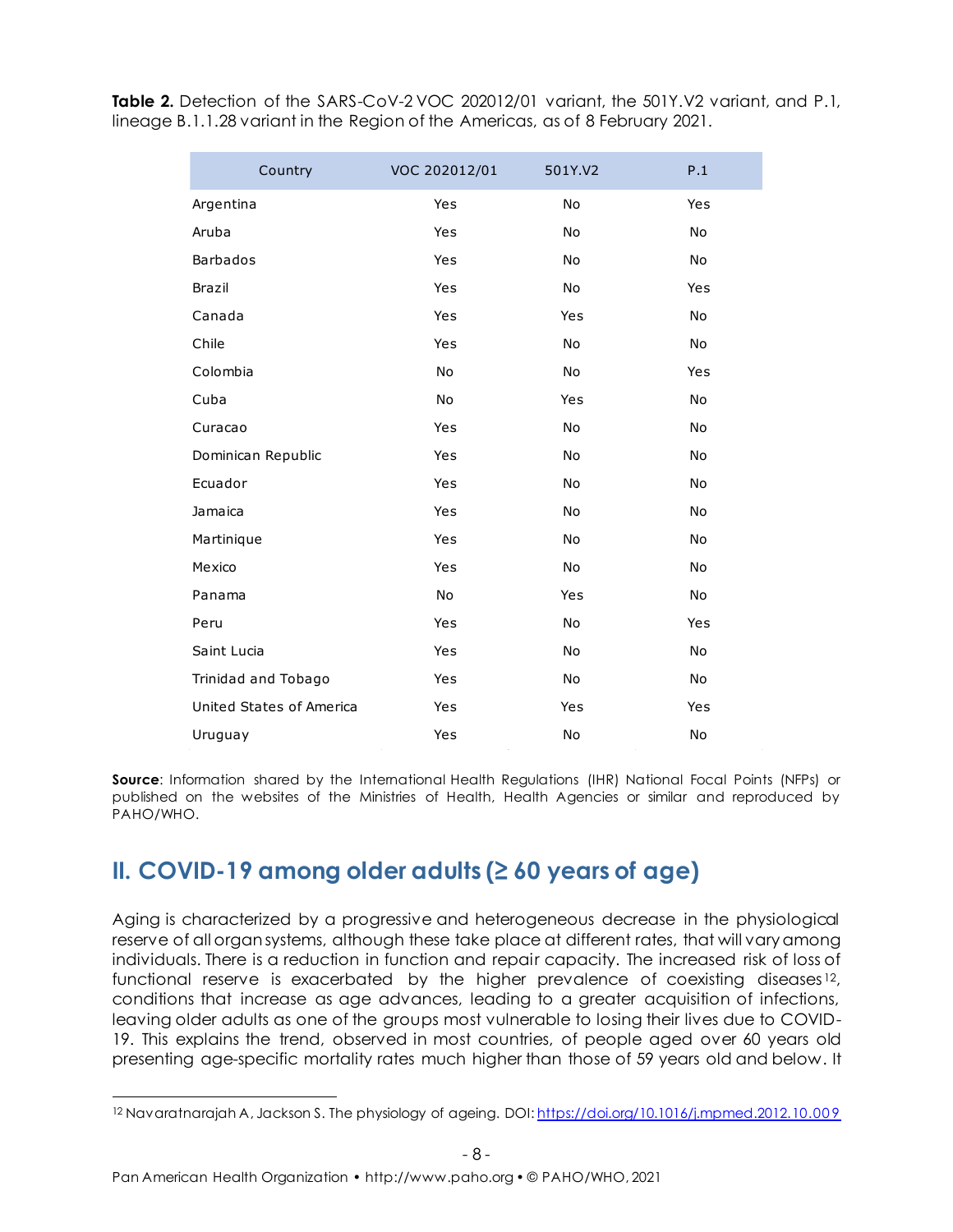is expected that, by prioritizing this age group for receipt of the COVID-19 vaccines the corresponding mortality rate will decline.

One way to measure the impact of the COVID-19 pandemic on people aged 60 and over (older adults) is through age-specific mortality rates. Data are presented below for countries and territories for which information was available (**Table 3**).

**Table 3.** Proportion of population, cumulative cases, deaths, and age-specific mortality rates Region of the Americas. 2020.

| in older adults ( $\geq 60$ years of age) specific to COVID-19. Select countries and territories of the<br>Region of the Americas. 2020. |                     |              |                |                |                 |
|------------------------------------------------------------------------------------------------------------------------------------------|---------------------|--------------|----------------|----------------|-----------------|
| <b>Indicator</b>                                                                                                                         |                     | <b>Aruba</b> | <b>Bahamas</b> | <b>Curacao</b> | <b>Suriname</b> |
|                                                                                                                                          | Age group           |              |                |                |                 |
| % General population                                                                                                                     | $\leq$ 59 years old | 78           | 88             | 75             | 82              |
|                                                                                                                                          | $\geq 60$ years old | 22           | 12             | 25             | 12              |
| % Cases                                                                                                                                  | $\leq$ 59 years old | 84           | 86             | 85             | 89              |
|                                                                                                                                          | $\geq 60$ years old | 16           | 14             | 15             | 11              |
| % Deaths                                                                                                                                 | $\leq$ 59 years old | 14           | 46             | 17             | 32              |
|                                                                                                                                          | $\geq 60$ years old | 86           | 54             | 83             | 68              |
| Age-specific mortality rate per                                                                                                          | $\leq$ 59 years old | 0.08         | 0.25           | 0.02           | 0.07            |
| 1,000 pop.                                                                                                                               | $\geq 60$ years old | 1.85         | 2.08           | 0.37           | 1.23            |

#### **Notes**:

The population data used was obtained from the United Nations population projections for the year 2020. Available at[: https://bit.ly/2K3RaC2.](https://bit.ly/2K3RaC2)

\*The data on cases and deaths reported in 2020. There may be differences in the dates that each country/territory provided the last report to PAHO/WHO or published the report. Preliminary data subject to change based on retrospective investigation.

**Source**: Data provided by the International Health Regulations (IHR) National Focal Points (NFPs) or published by the Ministries of Health, Institutes of Health, Agencies of Health, or similar and reproduced by PAHO/WHO.

The data presented in Table 3 is not comparable between the 5 countries13; however, the following aspects can be observed:

- The proportion of the elderly population varies in a range of 11% to 25%.
- The proportion of COVID-19 cases in older adults is in a range of 12% to 16%.
- The proportion of deaths from COVID-19 in older adults is greater than 50% in (range 54% to 86%)
- Specific death rates for people 60 years and older exceed specific death rates for people under 60 years of age by a range of 8 to 23 times.

<sup>&</sup>lt;sup>13</sup> Because the sources on the general population are different, the rates were not adjusted, and the time periods analyzed correspond to the year 2020, these vary among countries/territories due to different detection of the first and last COVID-19 cases reported within 2020.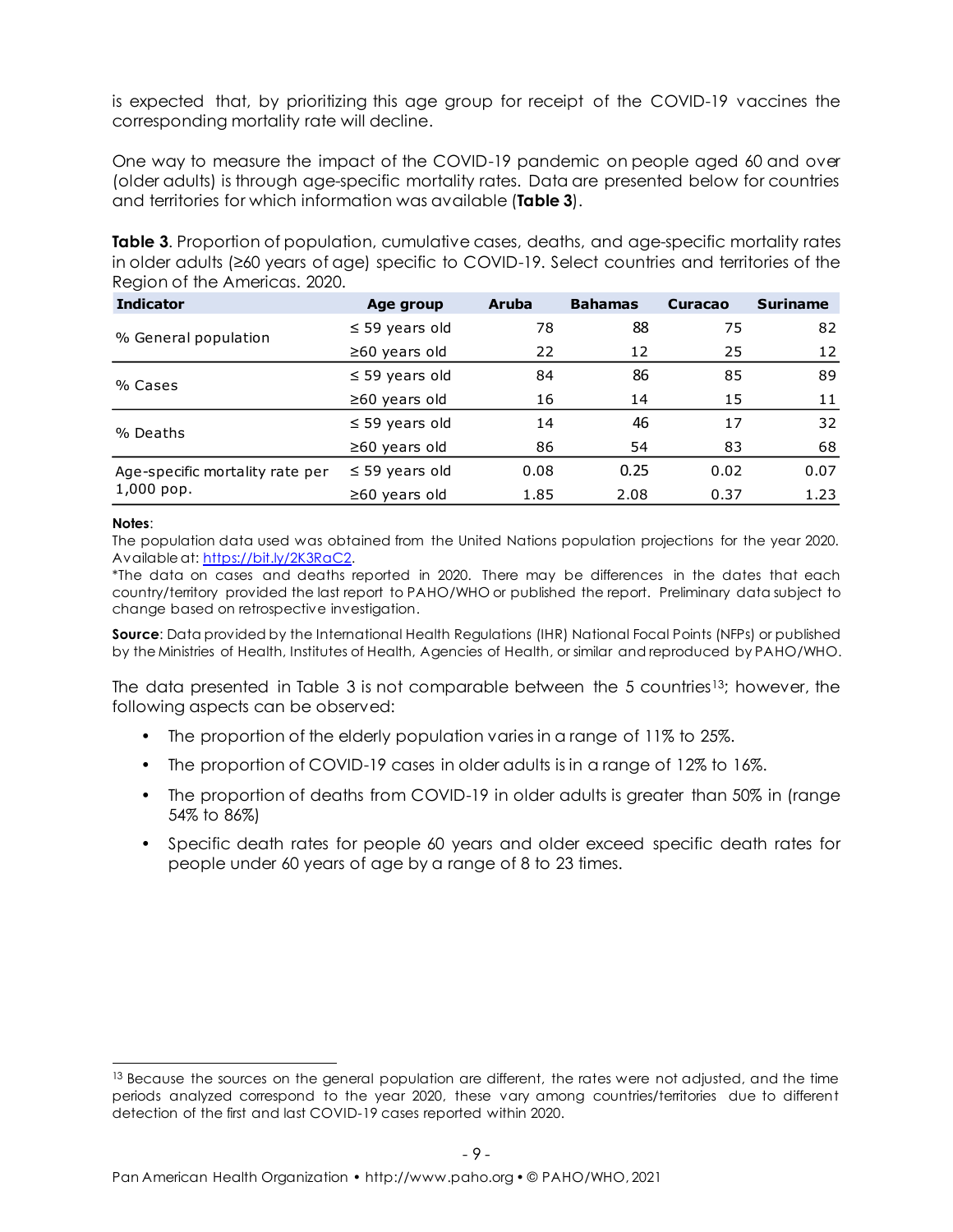### **III. COVID-19 during pregnancy**

In a study published in the Lancet journal, additional deaths from both maternal and children under 5 years of age were estimated in 118 low- and middle-income countries as a result of the possible disruption of health systems and decreased access to food due to the COVID-19 pandemic. Three hypothetical scenarios were modeled, and additional deaths were estimated for a single month which were extrapolated for 3, 6, and 12 months, using the "Lives Saved Tool."

In the least severe hypothetical scenario (coverage reductions between 9.8% and 18.5% and 10% increase in wasting) over 6 months, would result in 253,500 additional infant deaths and 12,200 additional maternal deaths. While in the most severe scenario (coverage reductions between 39.3% and 51.9% and an increase in wasting of 50%) for 6 months, it would result in 1,157,000 additional infant deaths and 56,700 additional maternal deaths.

In all three scenarios, the reduced coverage of four interventions performed during delivery (parenteral administration of uterotonics, antibiotics and anticonvulsants, and clean delivery settings) would account for approximately 60% of additional maternal deaths. Regarding additional infant deaths, the increased prevalence of wasting would represent between 18% and 23% of these additional deaths and the reduced coverage of antibiotics for the treatment of neonatal pneumonia and sepsis and the reduction of the solution oral rehydration for diarrhea, together would account for about 41% of additional infant deaths. 14

Although the estimates in this study are based on hypothetical scenarios, they are worth considering when making decisions.

Since the first reported cases of COVID-19 in the Americas until 8 February 2021, there were 156,988 SARS-CoV-2 positive cases among pregnant women reported, including 940 deaths (1%), in 19 countries/territories for which information was available (**Table 4**). Compared to the data in the 15 January 2021 PAHO/WHO Epidemiological Update3, this represents an increase of 17,972 new cases and 138 new deaths. During the same period, the highest relative increases in confirmed cases and deaths were observed in Guatemala.

<sup>14</sup> Roberton T, Carter E D, Chou V B, et al. Early estimates of the indirect effects of the COVID-19 pandemic on maternal and child mortality in low-income and middle-income countries: a modelling study. Lancet Glob Health 2020; 8: e901–08. May 12, 2020 <https://doi.org/10.1016/> S2214-109X(20)30229-1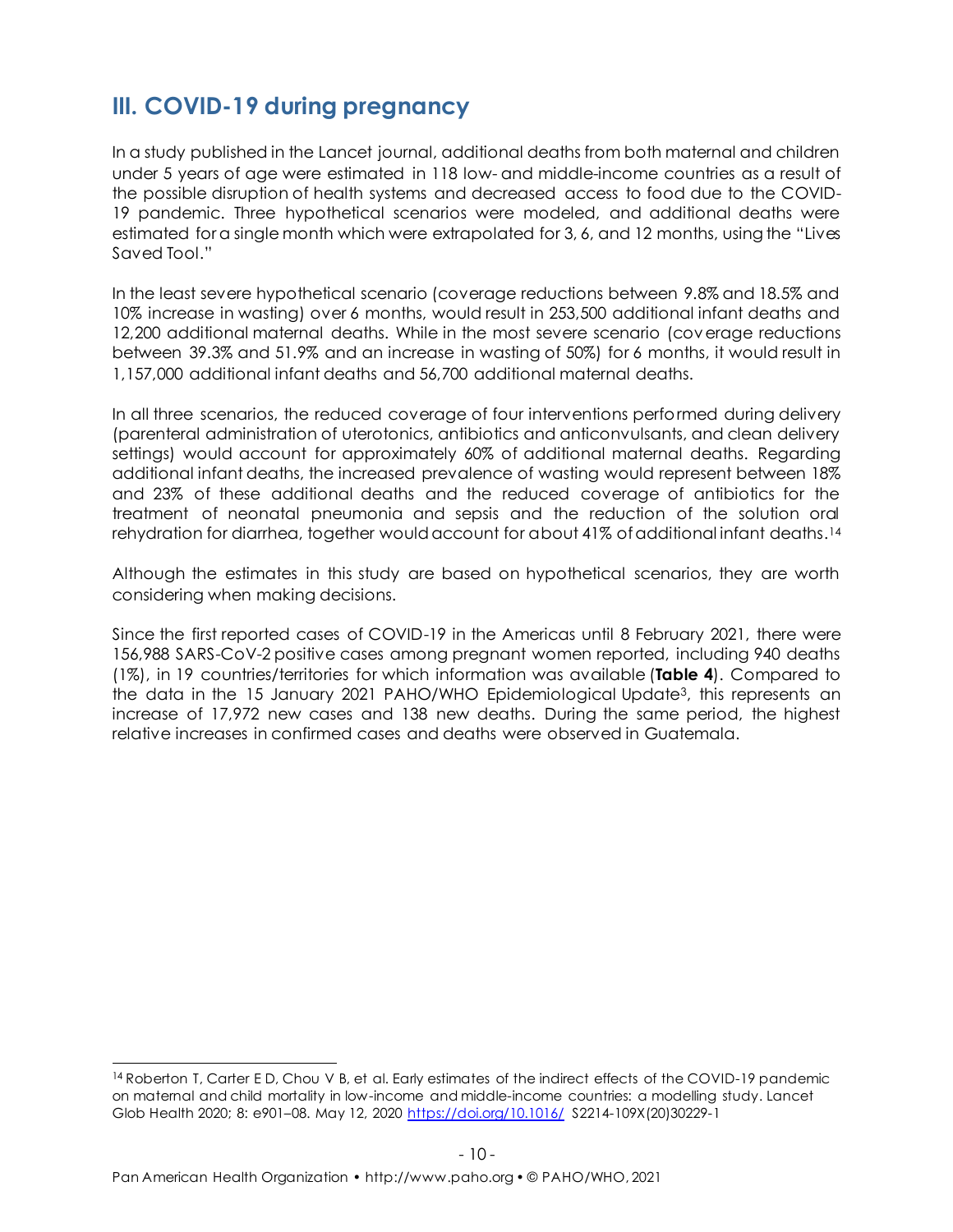**Table 4.** Cumulative number of pregnant women positive for SARS-CoV-2 and deaths, and case fatality rate by country. Region of the Americas. January 2020 to 8 February, \* 2021.

| Country                  | Number of pregnant<br>women positives for<br>SARS-CoV-2 | Number of deaths<br>among pregnant<br>women positives for<br>SARS-CoV-2 | Case fatality rate (%) |
|--------------------------|---------------------------------------------------------|-------------------------------------------------------------------------|------------------------|
| Argentina                | 8,698                                                   | 45                                                                      | 0.52                   |
| <b>Bahamas</b>           | 16                                                      | $\mathbf{1}$                                                            | 6.25                   |
| Bolivia                  | 1,946                                                   | 31                                                                      | 1.59                   |
| Belize**                 | 103                                                     | $\overline{2}$                                                          | 1.94                   |
| <b>Brazil</b>            | 5,381                                                   | 289                                                                     | 5.37                   |
| Chile                    | 7,322                                                   | 1                                                                       | 0.01                   |
| Colombia                 | 7,695                                                   | 58                                                                      | 0.75                   |
| Costa Rica               | 393                                                     | 3                                                                       | 0.76                   |
| Cuba                     | 230                                                     | 0                                                                       | 0.00                   |
| Dominican Republic       | 323                                                     | 19                                                                      | 5.88                   |
| Ecuador                  | 1,738                                                   | 25                                                                      | 1.44                   |
| El Salvador              | 269                                                     | 9                                                                       | 3.35                   |
| Guatemala                | 1,834                                                   | 22                                                                      | 1.20                   |
| Haiti**                  | 76                                                      | $\overline{4}$                                                          | 5.26                   |
| Mexico <sup>&amp;</sup>  | 13,059                                                  | 266                                                                     | 2.04                   |
| Panama <sup>&amp;</sup>  | 1,289                                                   | 7                                                                       | 0.54                   |
| Paraguay                 | 692                                                     | 1                                                                       | 0.14                   |
| Peru <sup>&amp;</sup>    | 41,403                                                  | 76                                                                      | 0.18                   |
| United States of America | 64,075                                                  | 74                                                                      | 0.12                   |
| Uruguay**                | 82                                                      | $\pmb{0}$                                                               | 0.00                   |
| Venezuela                | 364                                                     | 7                                                                       | 1.92                   |
| <b>Total</b>             | 156,988                                                 | 940                                                                     | 0.60                   |

#### **Notes**:

\*8 February 2021 corresponds to the date of the most recent report; there may be differences in the dates that each country provided the last report to PAHO/WHO or published the report. Preliminary data subject to change based on retrospective investigation.

\*\* No update since the 15 January 2021PAHO/WHO Epidemiological Update on COVID-19<sup>4</sup>

& Corresponds to pregnant and postpartum women

¥ Corresponds to the maternal mortality ratio for COVID-19 among this group of women, per 100,000 live births. The number of live births was obtained from the 2019 PAHO/WHO Core Indicators: Health Trends in the Americas, available at[: https://bit.ly/2RvaMzD](https://bit.ly/2RvaMzD)

**Source:** Latin American Center for Perinatology/Women's Health and Reproductive Health (CLAP/SMR) and information shared with PAHO/WHO by International Health Regulations (IHR) National Focal Points (NFPs) or published on the websites of the Ministries of Health, health agencies, or similar and reproduced by PAHO/WHO.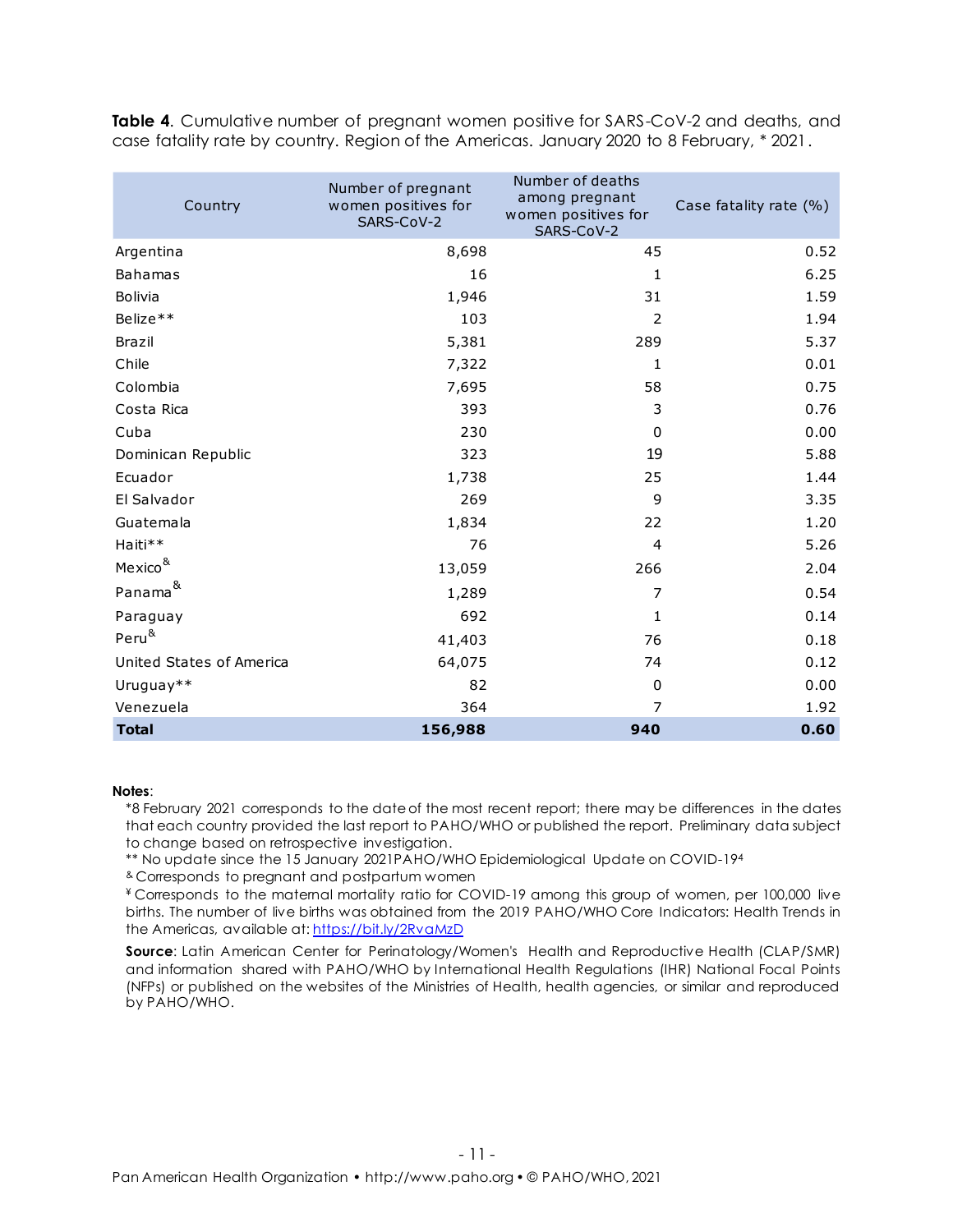# **IV. COVID-19 among indigenous populations**

Since January 2020 as of 8 February 2021, there have been 339,137 confirmed cases of COVID-19, including 4,743 deaths, reported among indigenous populations in 14 countries in the Region of the Americas for which information was available (**Table 5**). Compared to the data in the 15 January 2021 PAHO/WHO Epidemiological Update on COVID-194, this represents an increase of 35,403 confirmed cases including 337 additional deaths.

**Table 5**. Cumulative number of confirmed cases of COVID-19 and deaths among indigenous populations in the Region of the Americas. January 2020 to 8 February, \* 2021.

| Country                  | Number of confirmed<br>cases of COVID-19 | Number of deaths |
|--------------------------|------------------------------------------|------------------|
| Bolivia <sup>**</sup>    | 3,485                                    | 151              |
| Brazil                   | 42,102                                   | 558              |
| Canada                   | 17,201                                   | 169              |
| Colombia                 | 34,484                                   | 1,070            |
| Ecuador                  | 4,937                                    | 194              |
| Guatemala                | 11,176                                   | 341              |
| Guyana**                 | 95                                       | 6                |
| $Mexico**$               | 13,565                                   | 1,965            |
| Panama**                 | 2,841                                    | 53               |
| Paraguay                 | 264                                      | 25               |
| Peru**                   | 28,916                                   | 160              |
| Suriname                 | 529                                      | 23               |
| United States of America | 178,681                                  | N/A              |
| Venezuela                | 861                                      | 28               |
| <b>Total</b>             | 339,137                                  | 4,743            |

#### **Notes**:

N/A: data not available

\*8 February corresponds to the date of the most recent report; there may be differences in the dates that each country provided the last report to PAHO/WHO or published the report. Preliminary data subject to change based on retrospective investigation.

\*\* No update since the 15 January 2021 PAHO/WHO Epidemiological Update on COVID-194.

**Source:** Data provided by the International Health Regulations (IHR) National Focal Points (NFPs) or published by the Ministries of Health, Institutes of Health, indigenous organizations, or similar and reproduced by PAHO/WHO.

The following is a summary of the epidemiological situation of COVID-19 among indigenous populations in Canada.

In **Canada**, from the confirmation of the first COVID-19 case<sup>15</sup> to 2 February 2021, a total of 17,201 confirmed cases of COVID-19 were reported among indigenous populations, including 169 deaths. Of the total confirmed cases, 14,920 have recovered (87%). The provinces of Manitoba (4,595 cases) and Saskatchewan (4,493 cases) contribute with 53% of the total confirmed cases.

<sup>15</sup> 25 January 2021.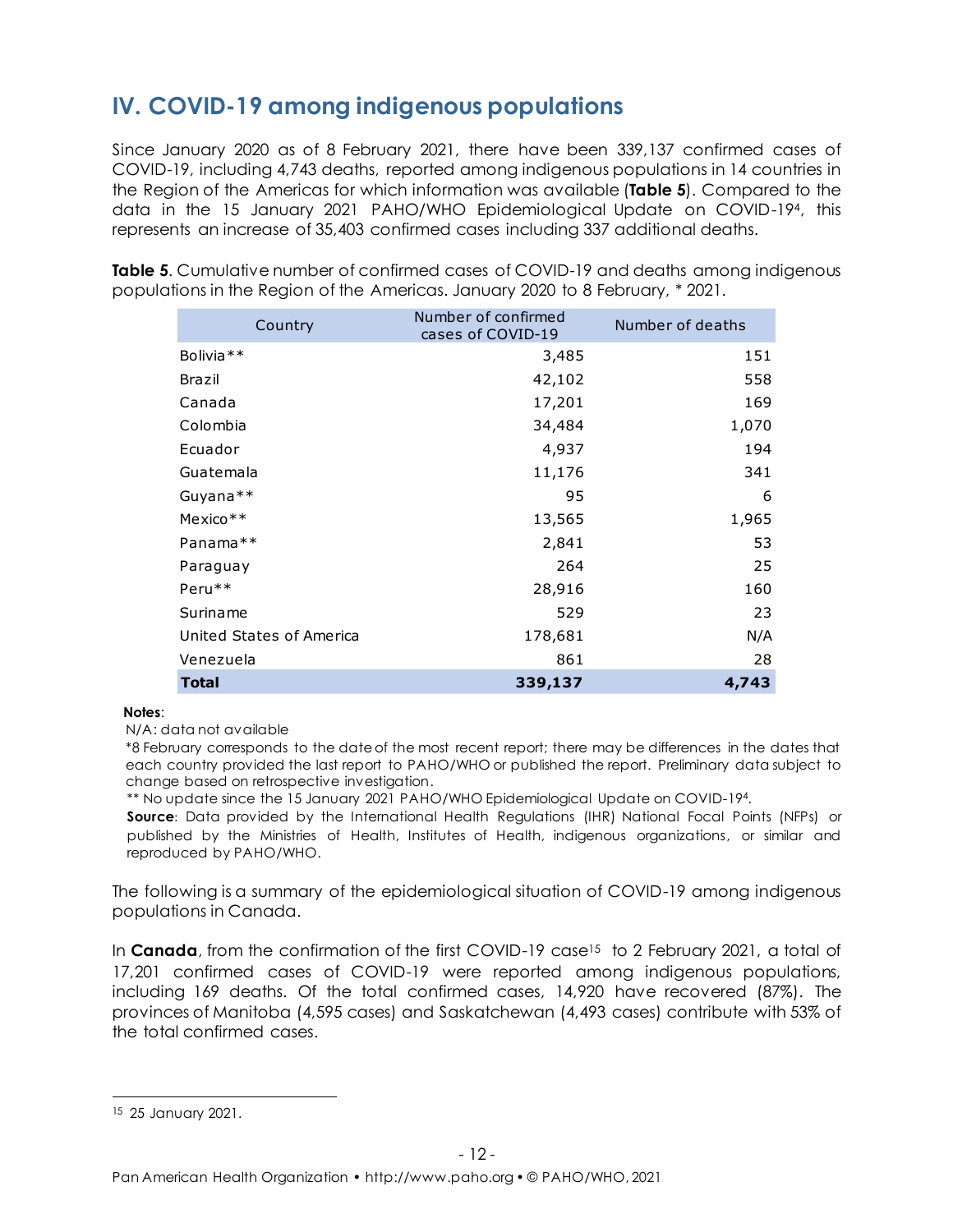Of the total confirmed cases, women represent 50.4% and in the same total of cases, the groups 20 to 39 years of age and 40 to 59 years of age account for 55% of the total.

**Figure 4**. Distribution of confirmed COVID-19 cases on First Nations reserves of Canada, by date of report. 8 March 2020 to 30 January 2021.



**Source:** Data provided by Government of Canada<sup>16</sup> and reproduced by PAHO/WHO.

In Canada, there has been a sustained increase in the number of COVID-19 cases reported in indigenous peoples since the beginning of October, with a slight decrease towards the end of December, before increasing again in January, with figures higher than those observed in previous periods (**Figure 4**).

As of 19 January 2021, the reporting rate for COVID-19 cases among Indigenous peoples in Canada was 40% higher than the rate in the Canadian population16.

<sup>&</sup>lt;sup>16</sup> Government of Canada. Coronavirus (COVID-19) and indigenous communities. Available at: [https://bit.ly/2IhCEWq,](https://bit.ly/2IhCEWq) accessed 3 February 2021.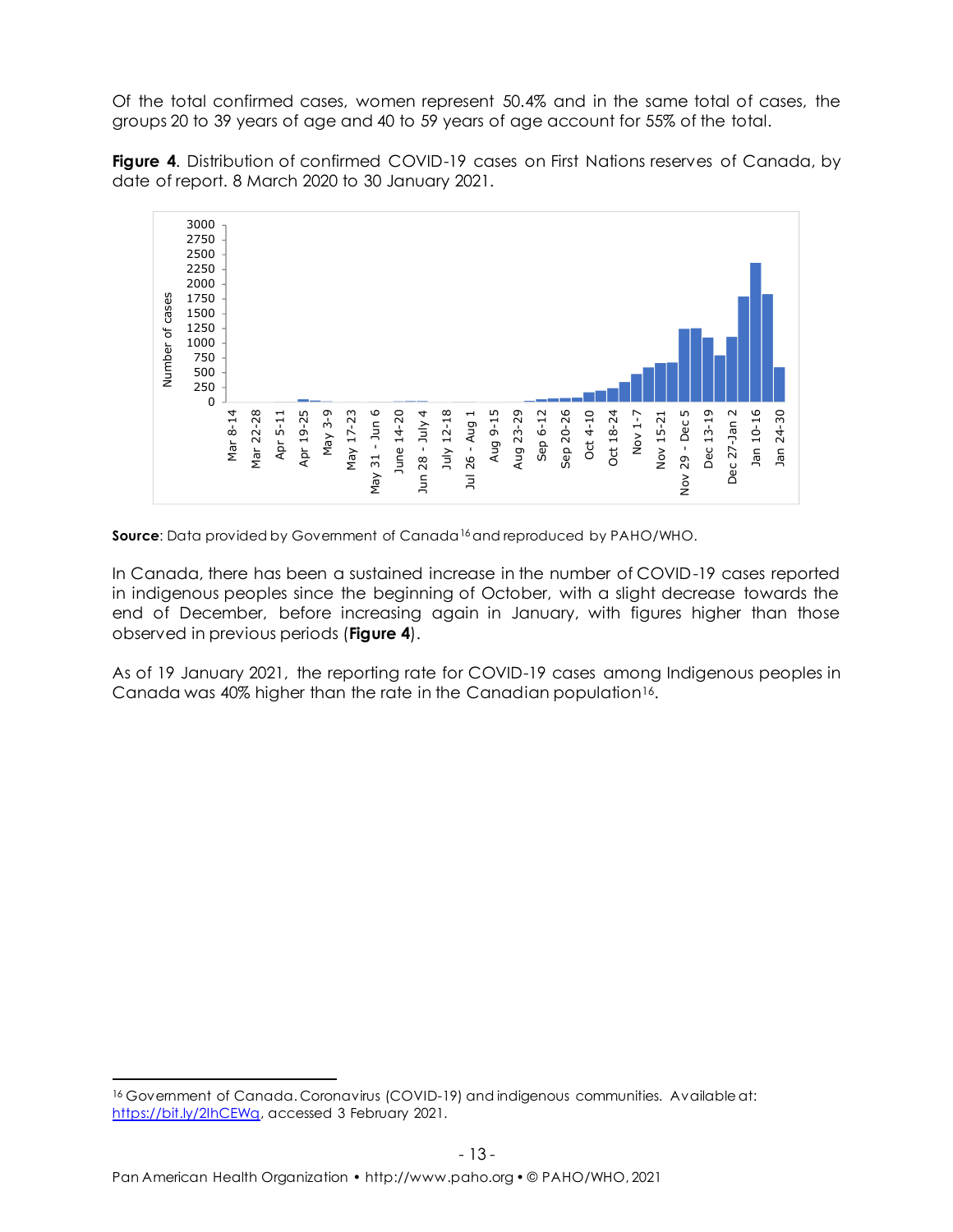### **V. Multisystem inflammatory syndrome (MIS) in children and adolescents temporally related to COVID-19<sup>17</sup>**

On 15 May 2020, WHO issued a Scientific Brief<sup>18</sup> on multisystem inflammatory syndrome in children and adolescents temporally related to COVID-19 (MIS-C) in response to reports initially received from Europe and North America regarding clusters of children and adolescents requiring admission to intensive care units with a multisystem inflammatory condition with some features similar to those of Kawasaki disease and toxic shock syndrome. MIS-C has been characterized as an acute illness accompanied by a hyperinflammatory syndrome, leading to multiorgan failure and shock. While the scientific knowledge base regarding MIS-C continues to evolve, MIS-C has been observed temporally in relation to COVID-19.

Since the middle of May 2020, as of 8 February 2021, a total of 3,015 cumulative MIS confirmed cases, that temporally coincide with COVID-19, including 84 deaths have been reported by 17 countries/territories of the Region of the Americas that have officially notified PAHO/WHO or have published information through an official website (**Table 6**). This represents a relative increase of 9% in cases (278 additional cases) and 7% in deaths (7 additional deaths) since the 15 January 2021 PAHO/WHO Epidemiological Update on COVID-194.

As of 8 February 2021, 25 countries/territories have officially reported to PAHO/WHO that they have not detected cases of MIS.

As the cases of MIS increase, it is important that each country / territory characterize the cases19, to contribute to closing the gaps in information, to improve the updating of clinical management and response measures.

<sup>17</sup> WHO. Multisystem inflammatory syndrome in children and adolescents temporally related to COVID-19. Preliminary case definition. Available at: [https://bit.ly/2RBZzgr.](https://bit.ly/2RBZzgr) Defined as: Children and adolescents 0-19 years of age with measured or self-reported fever ≥ 3 days **AND at least two of the following**: a) rash or bilateral non-purulent conjunctivitis or muco-cutaneous inflammation signs (oral, hands or feet); b) hypotension or shock; c) features of myocardial dysfunction, or pericarditis, or valvulitis, or coronary abnormalities (ECHO findings or elevated Troponin/NT-proBNP); d) evidence of coagulopathy (abnormal PT, PTT, elevated d-Dimers); or e) acute gastrointestinal problems (diarrhea, vomiting, or abdominal pain); **AND** elevated markers of inflammation such as ESR, C-reactive protein or procalcitonin; **AND** no other obvious microbial cause of inflammation, including bacterial sepsis, staphylococcal or streptococcal shock syndromes; **AND** evidence of COVID-19 (RT-PCR, antigen test or serology positive) or likely contact with patients with COVID-19. Note: Consider this syndrome in children with features of typical or atypical Kawasaki disease or toxic shock syndrome.

<sup>18</sup> WHO. Multisystem inflammatory syndrome in children and adolescents with COVID-19. Scientific Brief. 15 May 2020. Geneva. Available at:<https://bit.ly/3hEjqGk>

<sup>&</sup>lt;sup>19</sup> Case Report Form for suspected cases of multisystem inflammatory syndrome (MIS) in children and adolescents temporally related to COVID-19. Available at: <https://bit.ly/3cTmrUF>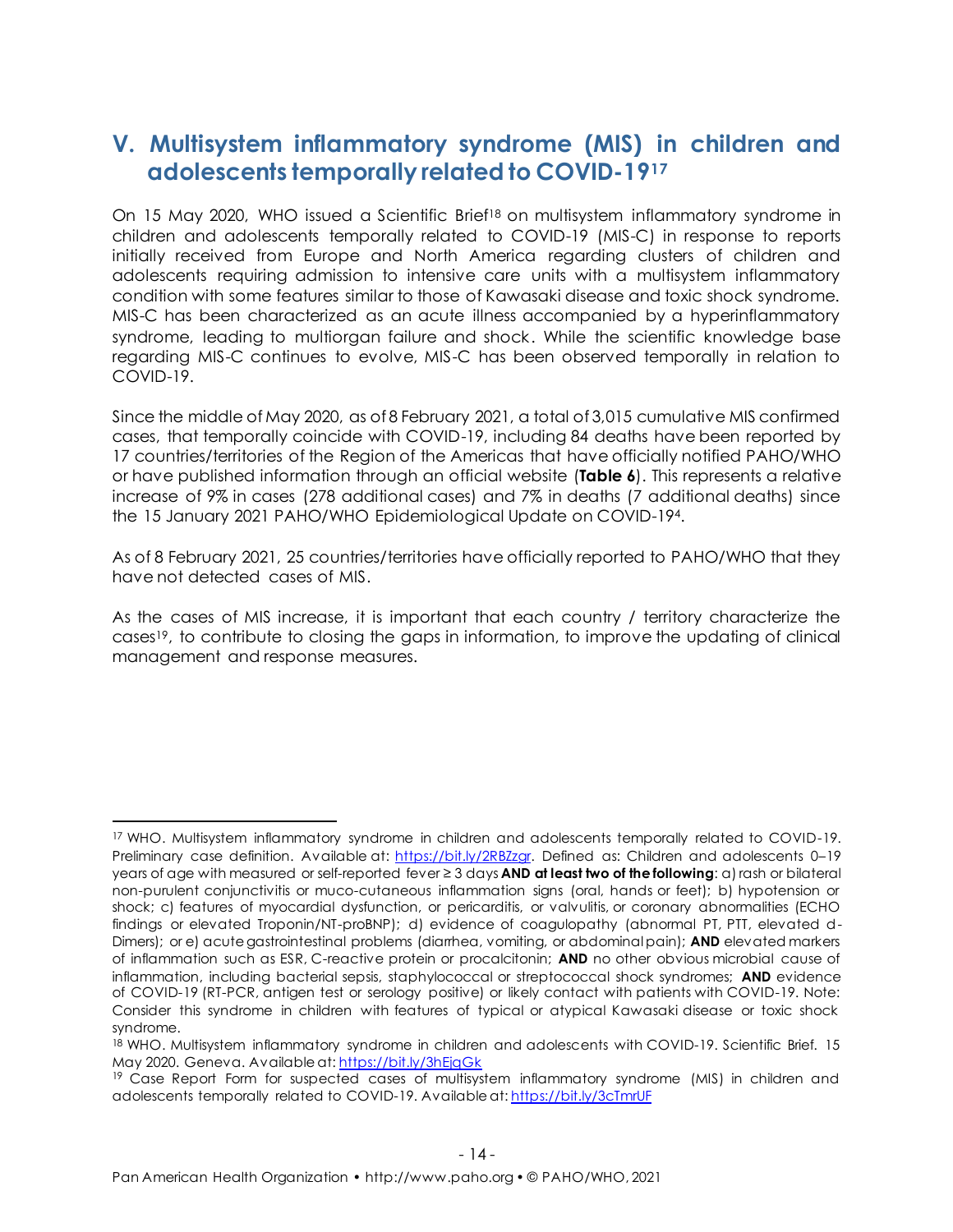**Table 6.** Distribution of cumulative confirmed cases and deaths of multisystem inflammatory syndrome (MIS) in children and adolescents temporally related to COVID-19 in the Region of the Americas, by country/territory. May 2020 to 8 February\* 2021.

| Country/Territory        | Number of<br>confirmed cases | Number of<br>confirmed<br>deaths |
|--------------------------|------------------------------|----------------------------------|
| Argentina                | 112                          | 1                                |
| Brazil                   | 690                          | 44                               |
| Canada                   | 23                           | 0                                |
| Chile                    | 151                          | 2                                |
| Costa Rica               | 27                           | $\Omega$                         |
| Colombia                 | 3                            | $\Omega$                         |
| Cuba                     | 3                            | 0                                |
| Dominican Republic       | 103                          | 5                                |
| Ecuador                  | 8                            | 0                                |
| El Salvador              | 18                           | 0                                |
| French Guiana            | $\mathbf{1}$                 | $\Omega$                         |
| Guadeloupe               | $\overline{4}$               | 0                                |
| Guatemala                | 2                            | $\Omega$                         |
| Honduras                 | $\overline{2}$               | $\Omega$                         |
| Panama                   | 5                            | $\mathbf{1}$                     |
| Paraguay                 | 52                           | 5                                |
| United States of America | 1,811                        | 26                               |
| <b>Total</b>             | 3,015                        | 84                               |

#### **Note**:

\*8 February 2021 corresponds to the date of the most recent report; there may be differences in the dates that each country provided the last report to PAHO/WHO or published the report. Preliminary data subject to change based on retrospective investigation.

**Sources:** Data provided by the International Health Regulations National Focal Points or published by the Ministries of Health, Institutes of Health, or similar health agencies and reproduced by PAHO/WHO.

The following is a brief description of the MIS epidemiological situation in the Americas.

Of the total number of reported cases, for which data on age are available (n= 2, 906), 66% were between 0 and 9 years of age at the time of illness (groups 0 to 4 years of age account for 32% and 5 to 9 years of age account for 34%) and only 10% were in the age group between 15 and 19 years\*. Concerning the distribution by sex 57% of the cases were male.

Regarding the fatal cases, of the 83 cases for which data regarding the age was available (n=83), the highest proportion of deaths is observed among the 0–4-year-old age group (42%), followed by 15 -19-year-old age group (25%) (**Figure 5**).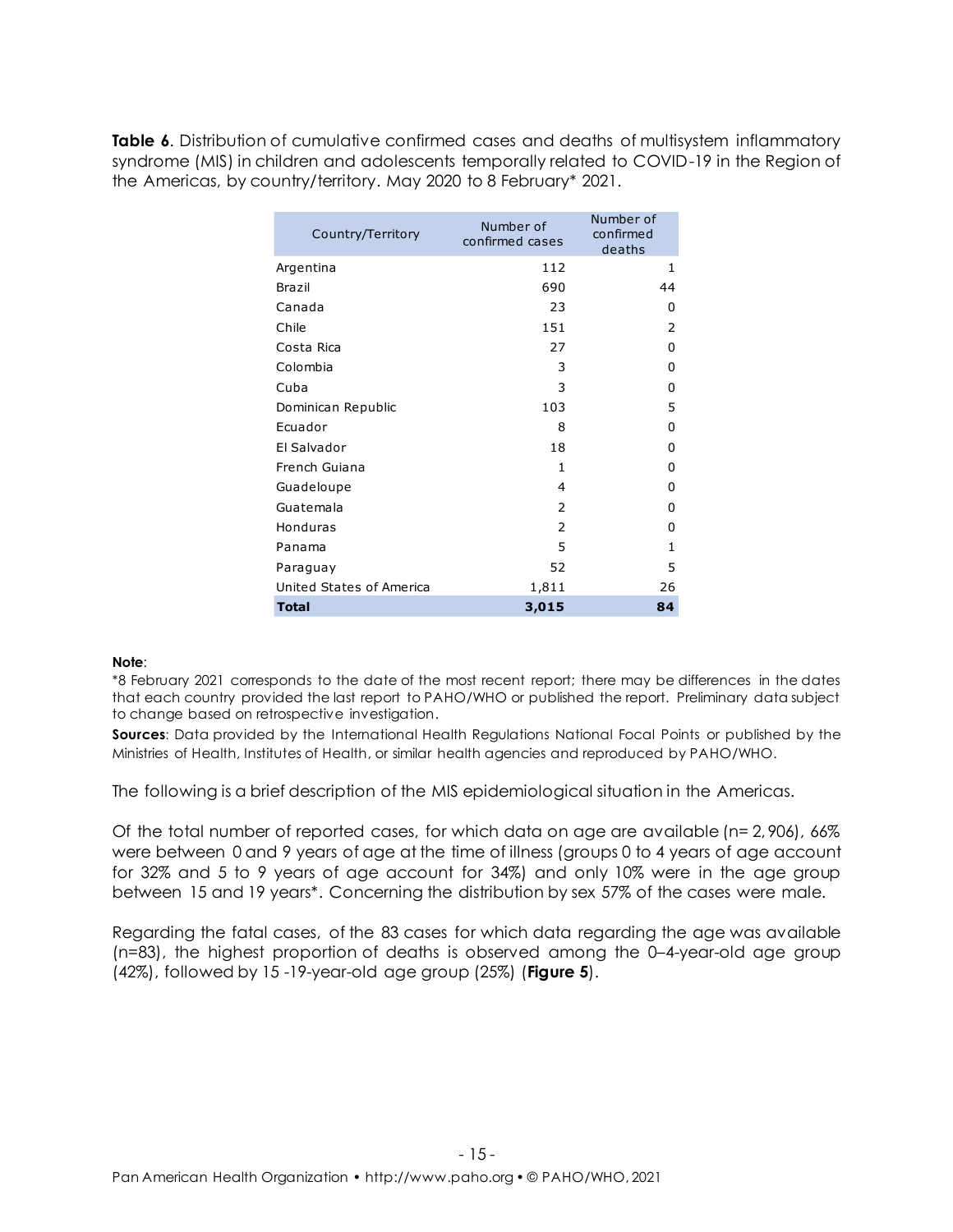

**Figure 5**. Percent distribution of MIS cases in the Americas. May 2020 to 8 February 2021.

\* The United States includes 20-year-olds in this group.

**Sources**: Data provided by the International Health Regulations (IHR) National Focal Points (NFPs) or published by the Ministries of Health, Institutes of Health, or similar health agencies and reproduced by PAHO/WHO.

#### **VI. COVID-19 among health workers**

As of 2 February 2021, 37 million cases of COVID-19 among health workers from 183 countries and territories were notified to the WHO, a figure that represents 36% of the total cases globally. The median age of these cases was 42 years (interquartile range 27 to 60 years) and 68% were women.

In one of the systematic reviews commissioned by the WHO, 37 studies were identified in which the association of SARS-CoV-2 infection in health workers was evaluated, highlighting the following20:

- SARS-CoV-2 infections occurred among health workers in various roles (clinical or nonclinical) and departments/settings (including outpatient and non-COVID-19 care settings).
- There was no consistent difference in risk of infection between job titles, including between nurses compared with physicians, which represented the most reported health worker roles.
- There was no association found between sex or age and risk of SARS -CoV-2 infection or seropositivity in health workers.

<sup>&</sup>lt;sup>20</sup> WHO. COVID-19 Weekly Epidemiological Update. Published 2 February 2021. Available at: <https://bit.ly/36FjtiG>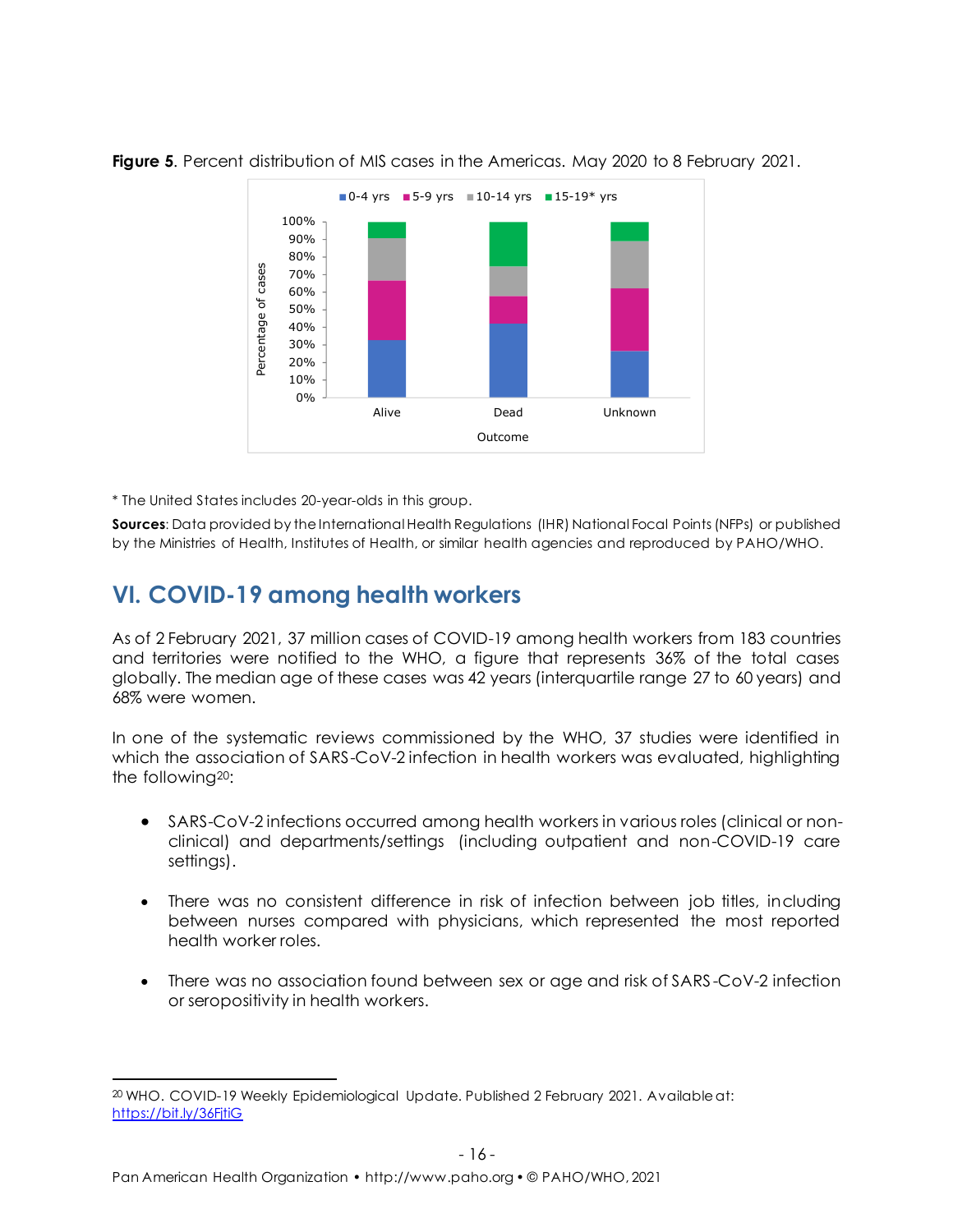- African Americans and Hispanic health workers had an increased risk of SARS CoV-2 infection.
- Education and training in infection prevention and control were associated with decreased risk of SARSCoV-2 infection in health workers.
- Certain exposures such as those involving intubations, other aerosol-generating procedures, direct patient contact, or contact with bodily secretions were found to be associated with increased infection risk compared with less intensive or direct exposure; though evidence was inconsistent, likely related to confounding factors such as those related to the availability, distribution, and use of PPE.
- Evidence on the association between health worker infection and use of individual PPE measures (masks, gloves, gown, eye protection) and hand hygiene was limited. However, most studies found that availability and appropriate use of PPE as recommended by local authorities was associated with decreased risk of SARS -CoV-2 infection. Evidence on the use of N95 or FFP2 respirators versus medical/surgical masks was inconclusive and limited to two inconsistent observational studies. Further information on the use of masks in health facilities can be found in the interim guidance on mask use in the context of COVID-19.
- Three studies found that universal masking in health facilities was associated with decreased risk of SARS-CoV-2 infection in health workers<sup>20</sup>.

From January 2020 to 8 February 2021, 30 countries/territories in the Americas have continued reporting cases and deaths among health care workers.

According to the information available on confirmed and reviewed data on cases and deaths, the information provided by 17 countries of the Americas indicates that as of 8 February 2021, 1,315,880 cumulative confirmed cases of COVID-19 have been reported, including 6,645 deaths in health care workers (**Table 7**).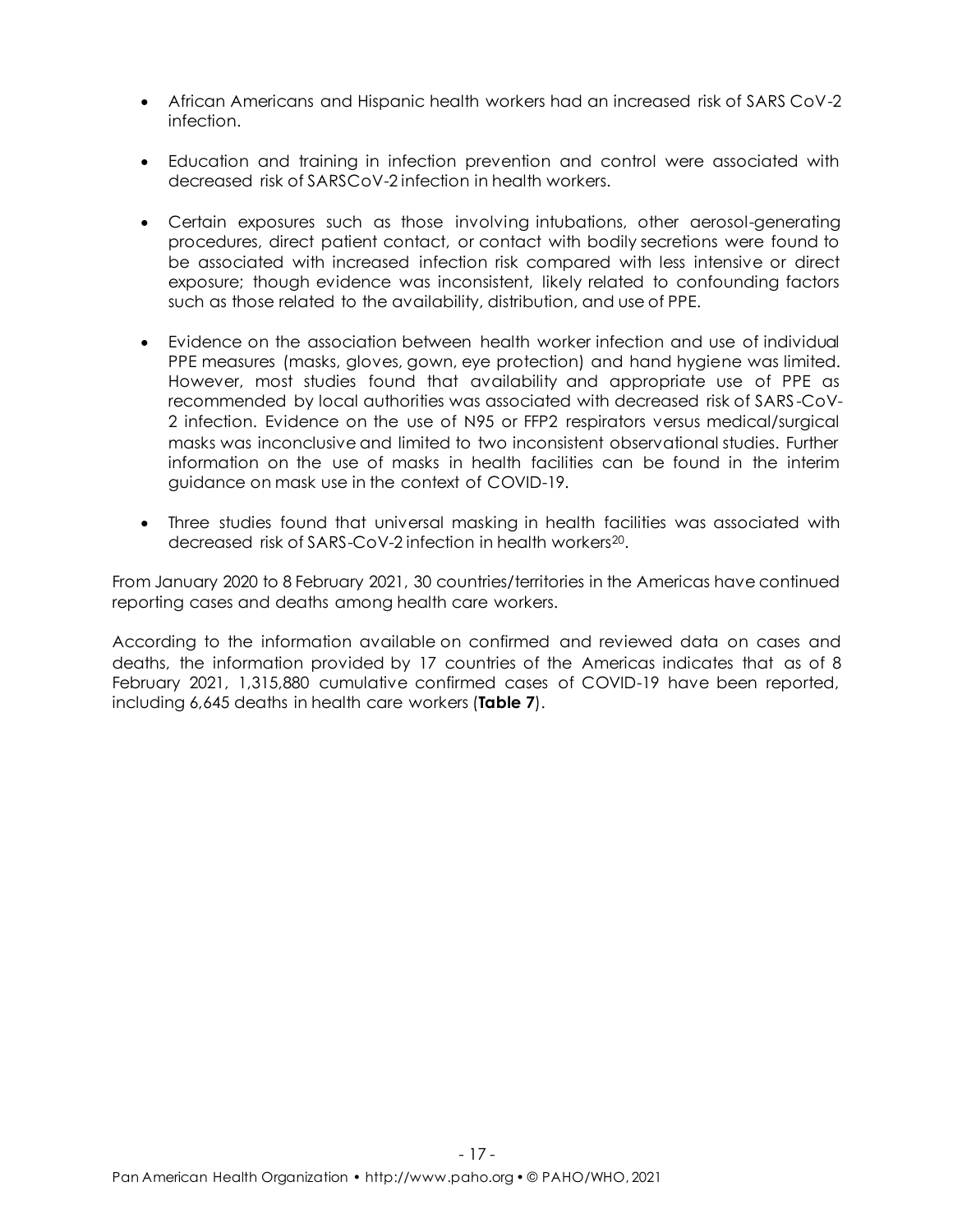**Table 7**. Confirmed COVID-19 cases and deaths among health care workers in the Americas. January 2020 to 8 February 2021\*.

| Country                  | Number of confirmed<br>cases of COVID-19 | Number of deaths |
|--------------------------|------------------------------------------|------------------|
| Argentina                | 75,317                                   | 446              |
| <b>Bahamas</b>           | 223                                      | 3                |
| <b>Brazil</b>            | 457,686                                  | 480              |
| Chile                    | 52,241                                   | 102              |
| Colombia                 | 39,241                                   | 201              |
| Costa Rica               | 7,974                                    | 25               |
| Ecuador                  | 11,038                                   | 114              |
| El Salvador              | 6,609                                    | 71               |
| Dominican Republic       | 541                                      | 16               |
| Guatemala                | 9,141                                    | 84               |
| Jamaica                  | 471                                      | 2                |
| Mexico                   | 219,180                                  | 2,996            |
| Paraguay                 | 7,836                                    | 43               |
| Peru                     | 30,675                                   | 589              |
| Suriname                 | 333                                      | 0                |
| United States of America | 393,104                                  | 1,347            |
| Uruguay                  | 2,592                                    | 5                |
| Venezuela                | 1,678                                    | 121              |
| <b>Total</b>             | 1,315,880                                | 6,645            |

#### **Note:**

\*8 February corresponds to the date of the most recent report; there may be differences in the dates that each country provided the last report to PAHO/WHO or published the report. Preliminary data subject to change based on retrospective investigation.

**Sources:** Data provided by the International Health Regulations (IHR) National Focal Points (NFPs) or published by the Ministries of Health, Institutes of Health, or similar health agencies and reproduced by PAHO/WHO.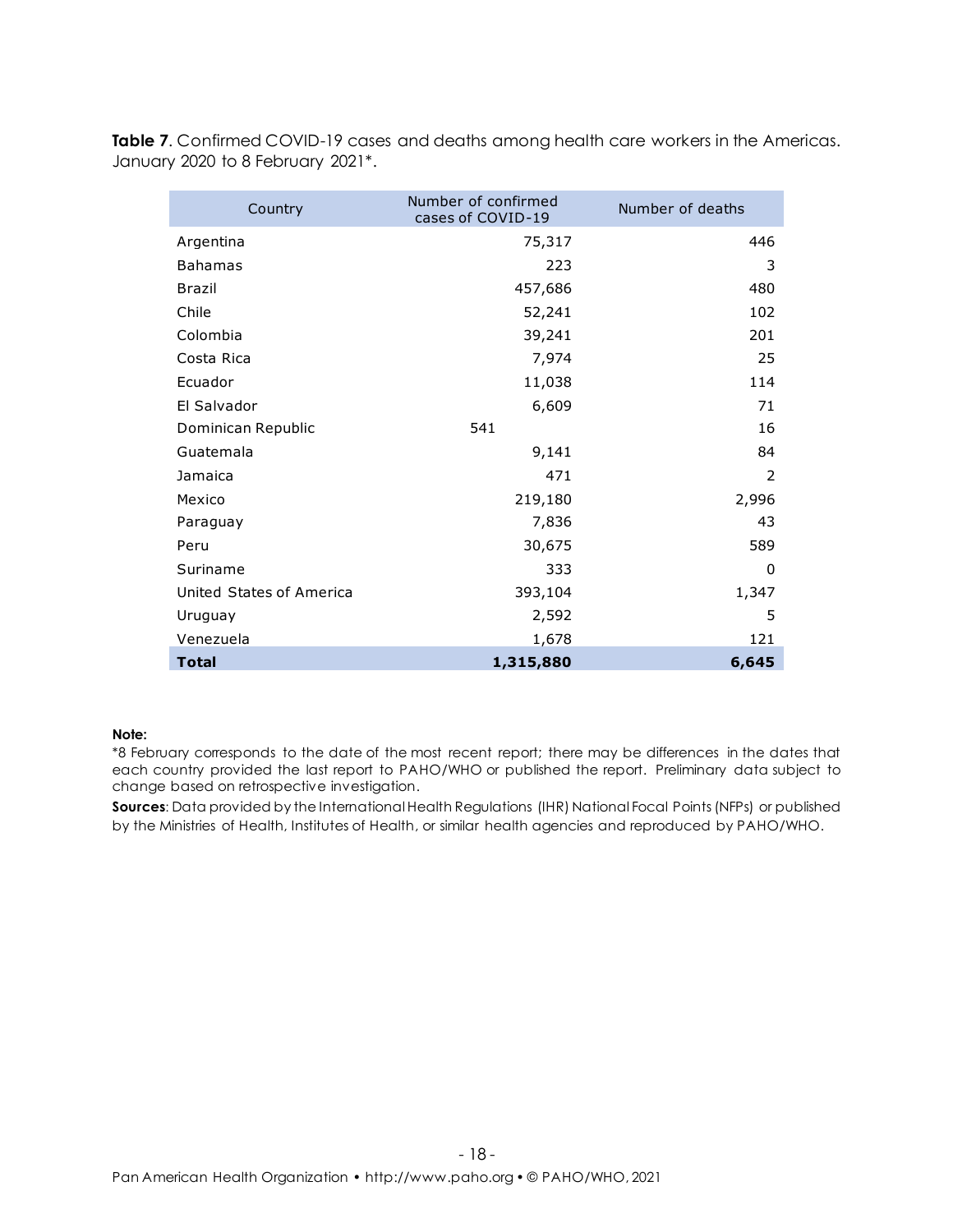# **Guidance and recommendations for national authorities**

PAHO/WHO continues to reiterate and update recommendations to support all Member States on measures to manage and protect against COVID-19 and reiterates the recommendations included in the PAHO/WHO 2020 Epidemiological Alerts and Updates on COVID-19 available at: [https://www.paho.org/en/epidemiological-alerts-and-updates.](https://www.paho.org/en/epidemiological-alerts-and-updates)

The following are guidance, scientific reports, and other resources published by PAHO/WHO and WHO.

| Surveillance, rapid response teams,<br>and case investigation | <b>Clinical management</b>                                             |
|---------------------------------------------------------------|------------------------------------------------------------------------|
| WHO resources, available at:<br>https://bit.ly/30zjmCj        | WHO resources, available at:<br>https://bit.ly/3li6wQB                 |
| PAHO/WHO resources available at:<br>https://bit.ly/36DJi3B    | PAHO/WHO resources available at:<br>https://bit.ly/3sadTxQ             |
| Laboratory                                                    | Infection prevention and control                                       |
| WHO resources, available at:<br>https://bit.ly/3d3TJ1q        | WHO resources, available at:<br>https://bit.ly/3d2ckuV                 |
| PAHO/WHO resources available at:<br>https://bit.ly/3oD2Qen    | PAHO/WHO resources available at:<br>https://bit.ly/3nwyOaN             |
|                                                               |                                                                        |
| Critical preparedness, readiness, and response                | Travel, Points of entry and border health                              |
| actions                                                       |                                                                        |
| WHO resources, available at:<br>https://bit.ly/3ljWHBT        | WHO resources, available at:<br>https://bit.ly/3ivDivW                 |
| PAHO/WHO resources available at:<br>https://bit.ly/36DJi3B    | PAHO/WHO resources available at:<br>https://bit.ly/36DJi3B             |
| Schools, workplaces, & institutions                           | <b>Other resources</b>                                                 |
| WHO resources, available at:<br>https://bit.ly/3d66iJO        | available<br><b>WHO</b><br>at:<br>resources,<br>https://bit.ly/33zXgRQ |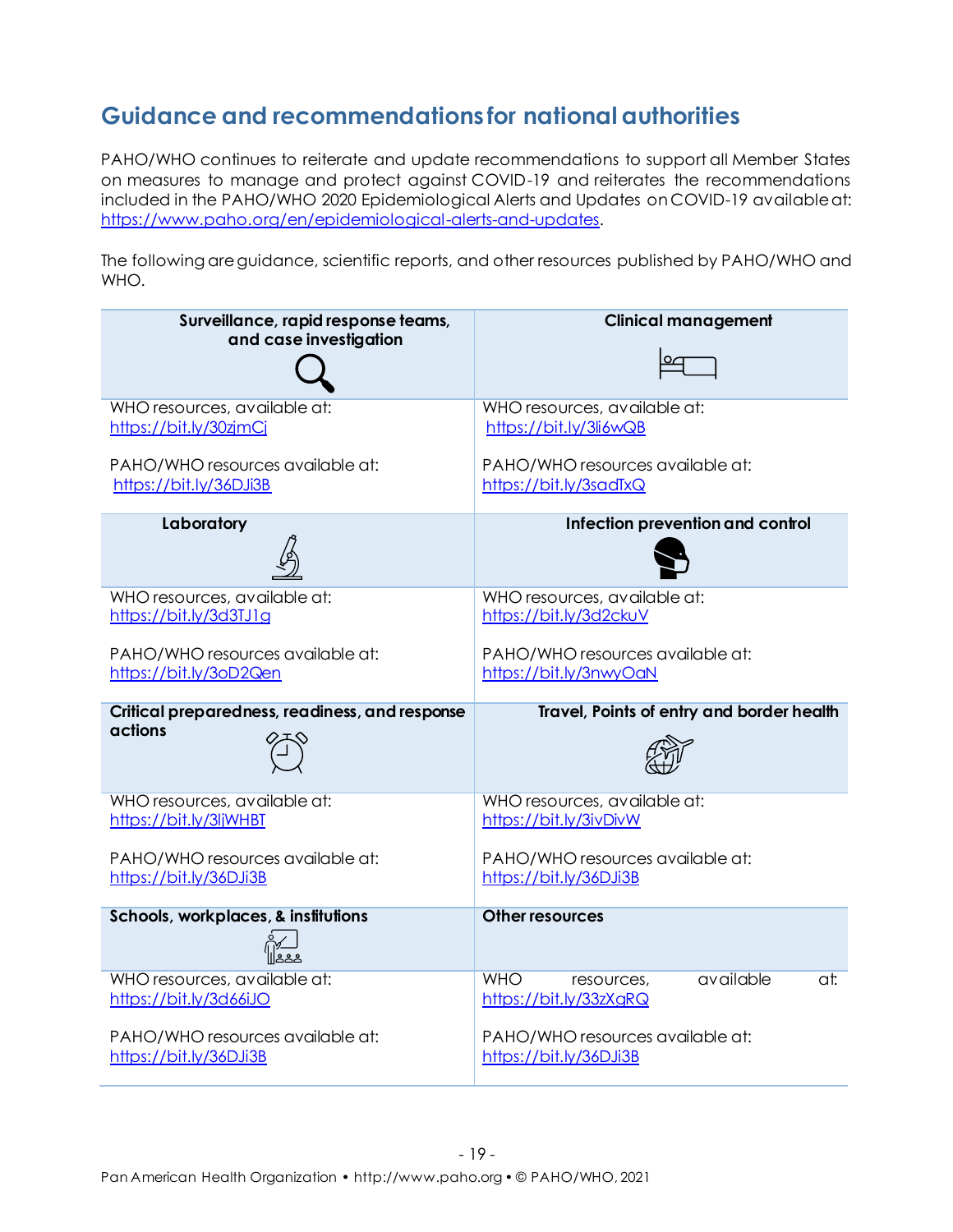#### **References**

- 1. PAHO/WHO. Epidemiological Update: Coronavirus disease (COVID-19). 15 January 2021, Washington, D.C.: PAHO/WHO; 2021. Available at[: https://bit.ly/3oOZrbD](https://bit.ly/3oOZrbD)
- 2. WHO. COVID-19 weekly epidemiological update. Published on 2 February 2021. Available at[: https://bit.ly/36FjtiG](https://bit.ly/36FjtiG)
- 3. Report by the **Argentina** International Health Regulations (IHR) National Focal Point (NFP), received by PAHO/WHO via email
- 4. Report by the **Brazil** International Health Regulations (IHR) National Focal Point (NFP), received by PAHO/WHO via email
- 5. Government of **Canada**. Coronavirus (COVID-19) and Indigenous communities. Available at: [https://bit.ly/2IhCEWq.](https://bit.ly/2IhCEWq)
- 6. Report by the **Chile** International Health Regulations (IHR) National Focal Point (NFP), received by PAHO/WHO via email
- 7. Report by the **Colombia** International Health Regulations (IHR) National Focal Point (NFP), received by PAHO/WHO via email
- 8. Report by the **Costa Rica** International Health Regulations (IHR) National Focal Point (NFP), received by PAHO/WHO via email
- 9. Report by the **Dominican Republic** International Health Regulations (IHR) National Focal Point (NFP), received by PAHO/WHO via email
- 10. Report by the **Ecuador** International Health Regulations (IHR) National Focal Point (NFP), received by PAHO/WHO via email
- 11. Report by the **El Salvador** International Health Regulations (IHR) National Focal Point (NFP), received by PAHO/WHO via email
- 12. Report by the **Guatemala** International Health Regulations (IHR) National Focal Point (NFP), received by PAHO/WHO via email
- 13. Report by the **Jamaica** International Health Regulations (IHR) National Focal Point (NFP), received by PAHO/WHO via email
- 14. Report by the **Mexico** International Health Regulations (IHR) National Focal Point (NFP), received by PAHO/WHO via email
- 15. Report by the **Paraguay** International Health Regulations (IHR) National Focal Point (NFP), received by PAHO/WHO via email
- 16. Report by the **Suriname** International Health Regulations (IHR) National Focal Point (NFP), received by PAHO/WHO via email
- 17. **United States**. Centers for Disease Control and Prevention. Data on COVID-19 during Pregnancy. Available at:<https://bit.ly/2SWWyYT>